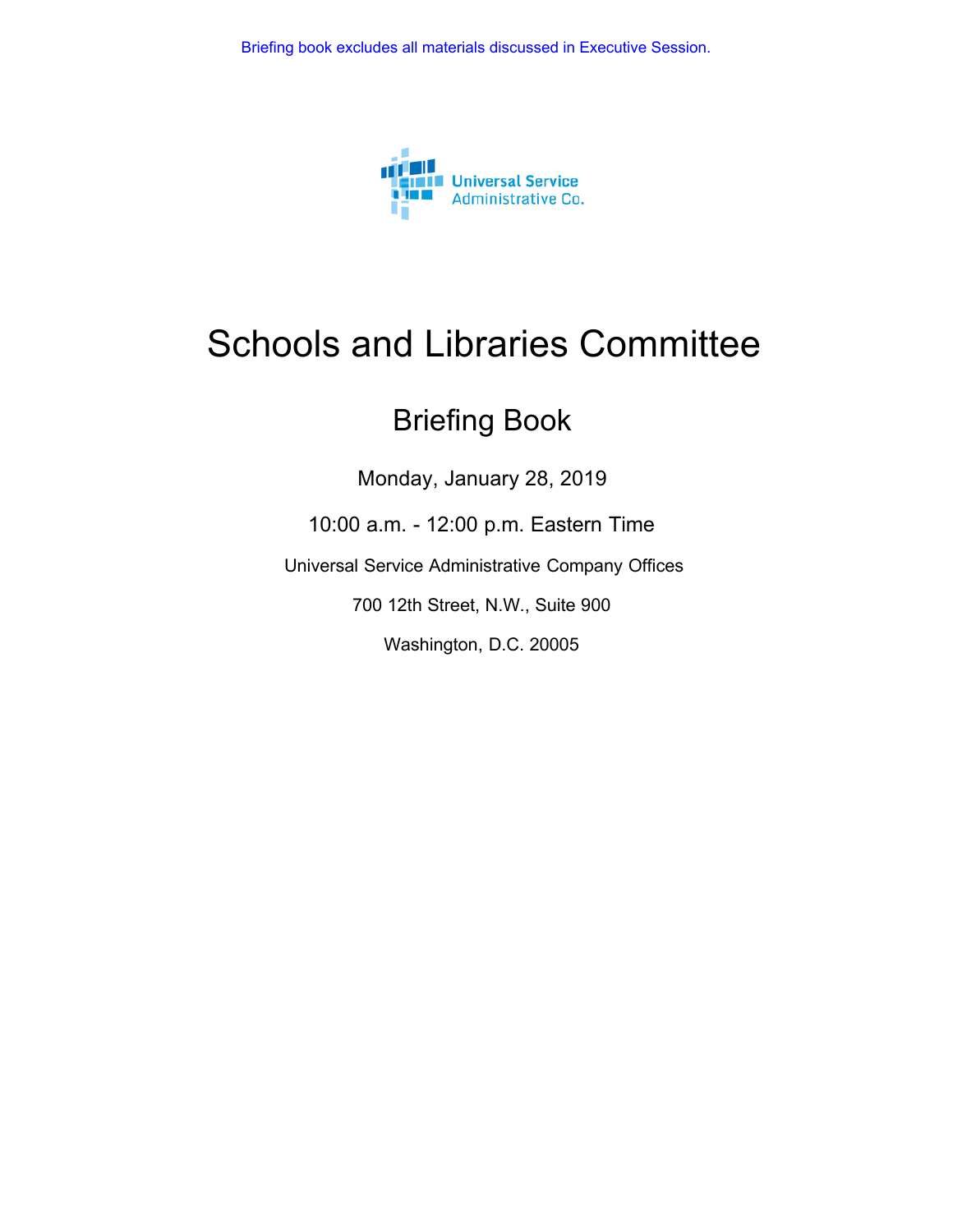Briefing book excludes all materials discussed in Executive Session.

#### **Universal Service Administrative Company Schools & Libraries Committee Quarterly Meeting Agenda**

#### **Monday January 28, 2018 10:00 a.m. – 12:00 p.m. Eastern Time USAC Offices 700 12th Street, N.W., Suite 900 Washington, D.C. 20005**

| <b>OPEN SESSION</b>              |     |                                                                                                                                                                                                                                                                         |    |  |  |
|----------------------------------|-----|-------------------------------------------------------------------------------------------------------------------------------------------------------------------------------------------------------------------------------------------------------------------------|----|--|--|
| Chair                            | a1. | Consent Items (each available for discussion upon request):<br>A. Approval of Schools and Libraries Committee Meeting<br>Minutes of October 29, 2018 and December 10, 2018<br>B. Approval of moving all <i>Executive Session</i> items into<br><b>Executive Session</b> | 5  |  |  |
| Chair                            | a2. | Recommendation for Election of Committee Chair and Vice<br>Chair                                                                                                                                                                                                        | 5  |  |  |
| Catriona                         | a3. | Approval of Schools and Libraries Support Mechanism 2nd<br>Quarter 2019 Programmatic Budget and Demand Projection for<br>the January 31, 2019 FCC Filing                                                                                                                | 10 |  |  |
| Chris<br>Smith                   | i1. | Information on 17 USAC Internal Audit Division Schools and<br>Libraries Support Mechanism Beneficiary Audit Reports                                                                                                                                                     | 5  |  |  |
| Catriona<br>Leslie/<br>Catherine | i2. | Schools & Libraries Support Mechanism Business Update<br>2018 Accomplishments<br>2019 Goals<br><b>BPO</b> Transition                                                                                                                                                    | 30 |  |  |

|          |     | <b>EXECUTIVE SESSION</b><br><b>Confidential</b> – <i>Executive Session Recommended</i>             | <b>Estimated</b><br>Duration<br>in Minutes |
|----------|-----|----------------------------------------------------------------------------------------------------|--------------------------------------------|
| Catriona | i2. | Schools & Libraries Support Mechanism Business Update<br>(Continued)                               | 30                                         |
| Craig    |     | a4. Consideration of a One Year Contract Option for Appian Cloud<br>Services and Software Licenses | 10                                         |
| Catriona | a5. | Approval of Schools and Libraries Support Mechanism 2019<br><b>Annual Programmatic Budget</b>      | 10                                         |

| <b>12:00</b> | <b>Lunch</b> – Demonstration of Schools and Libraries On-line Training | 60 |
|--------------|------------------------------------------------------------------------|----|
|--------------|------------------------------------------------------------------------|----|

#### **Next Scheduled USAC Schools & Libraries Committee Meeting**

**Monday, April 29, 2019 10:00 a.m. ‒ 12:00 p.m. Eastern Time USAC Offices, Washington, D.C.**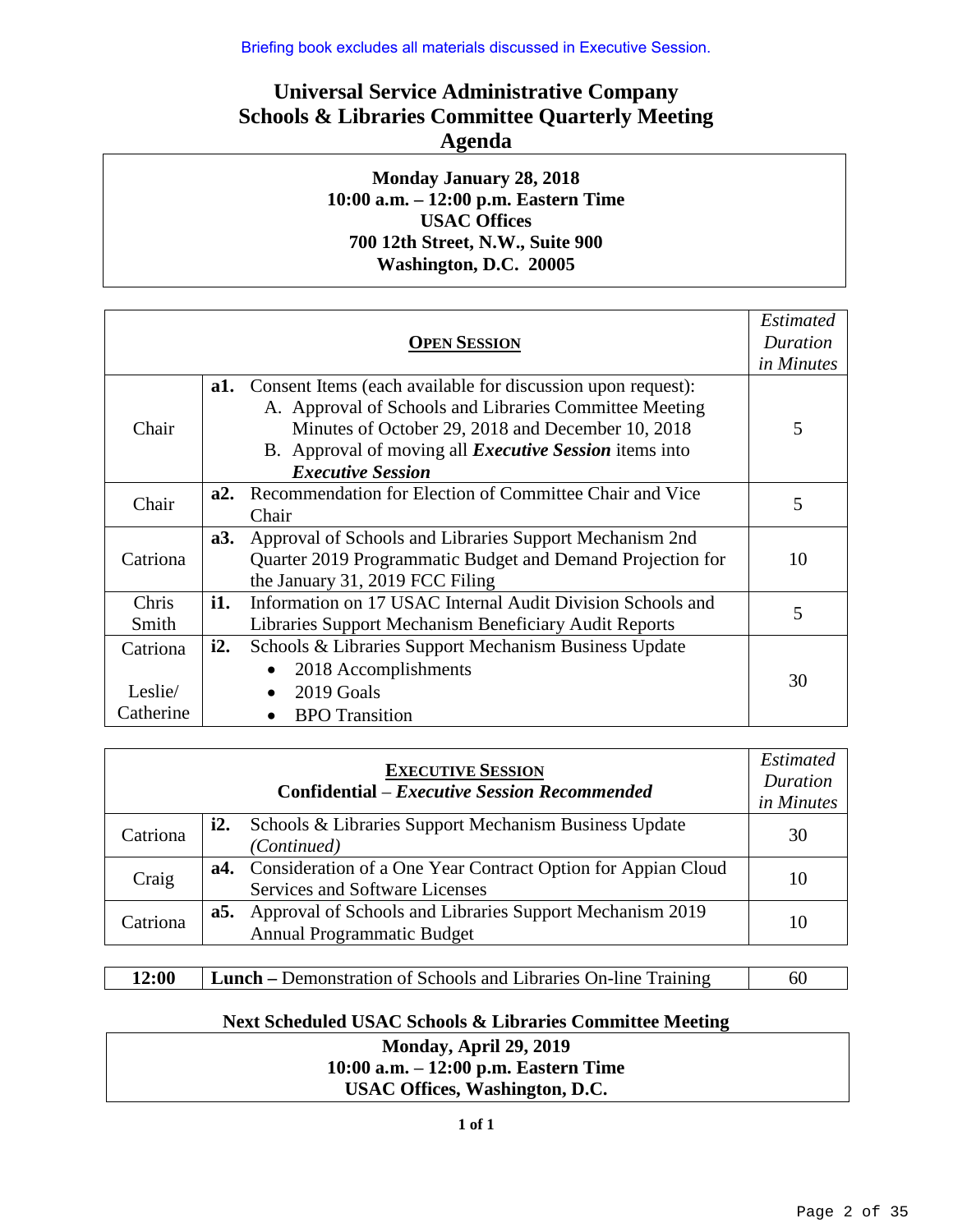#### **Universal Service Administrative Company Schools & Libraries Committee Meeting**

#### **ACTION ITEM**

#### **Consent Items**

#### **Action Requested**

The Schools & Libraries Committee (Committee) of the USAC Board of Directors (Board) is requested to approve the consent items listed below.

#### **Discussion**

The Committee is requested to approve the following items using the consent resolutions below:

- A. Approval of Committee meeting minutes of October 29, 2018 and December 10, 2018 (*see* **Attachments A-1 and A-2**).
- B. Approval for discussing in *Executive Session* agenda items:
	- (1) **i2** Schools & Libraries Support Mechanism Business Update (*Continued)*. USAC management recommends that discussion of this item be conducted in *Executive Session* because this matter relates to USAC's *internal rules and procedures* concerning the administration of the universal service support mechanisms where discussion of the matter in open session would result in *disclosure of confidential techniques and procedures* that would compromise program integrity. In addition, this matter relates to USAC's *procurement strategy and contract administration*.
	- (2) **a4.** Consideration of a One Year Contract Option for Appian Cloud Services and Software Licenses. USAC management recommends that discussion of this item be conducted in *Executive Session* because this matter relates to USAC's *procurement strategy and contract administration*.
	- (3) **a5.** Approval of Schools and Libraries Support 2019 Annual Programmatic Mechanism Budget. USAC management recommends that discussion of this item be conducted in *Executive Session* because this matter relates to USAC's *procurement strategy and contract administration*.

Upon request of a Committee member any one or more of the above items are available for discussion by the Committee.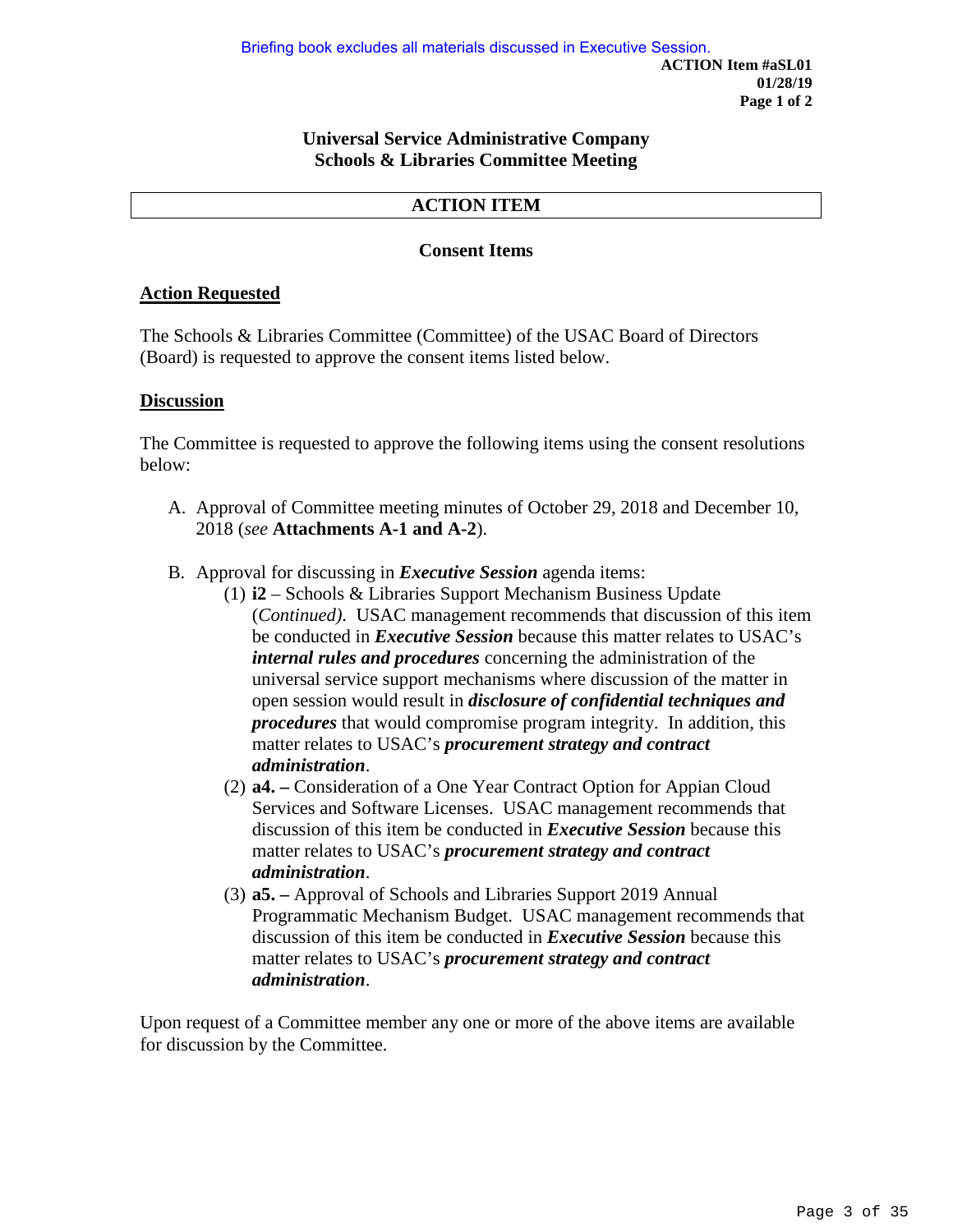#### **Recommended USAC Schools & Libraries Committee Action**

#### APPROVAL OF THE FOLLOWING RESOLUTION:

**RESOLVED**, that the USAC Schools & Libraries Committee hereby approves: (1) the Committee meeting minutes of October 29, 2018 and December 10, 2018; and (2) discussion in *Executive Session* of the items noted above.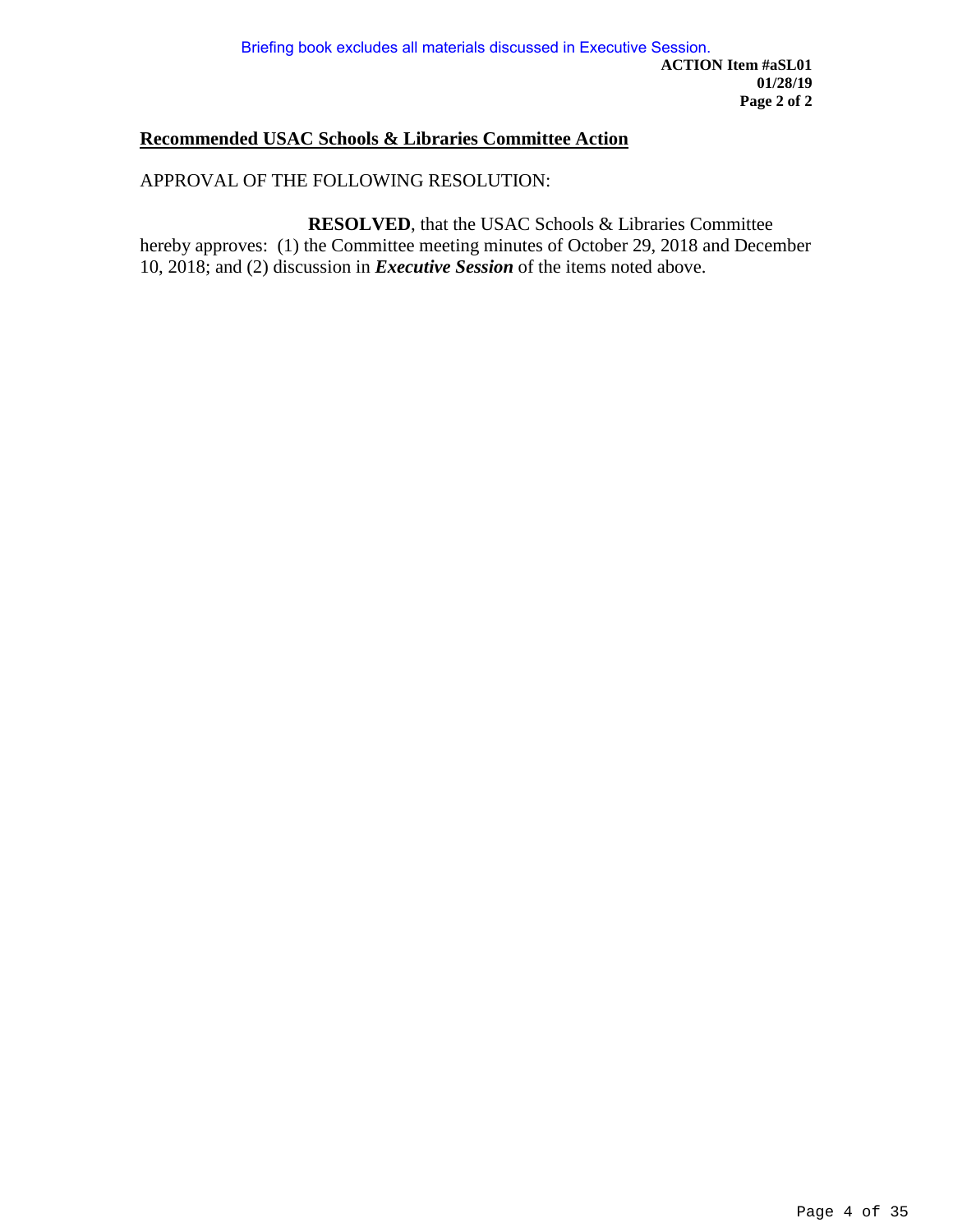#### RESOLUTION **UNIVERSAL SERVICE ADMINISTRATIVE COMPANY 700 12th Street, N.W., Suite 900 Washington, D.C. 20005**

#### **SCHOOLS & LIBRARIES COMMITTEE MEETING Monday, October 29, 2018**

#### **(DRAFT) MINUTES[1](#page-4-0)**

The quarterly meeting of the Schools & Libraries Committee (Committee) of the USAC Board of Directors (Board) was held at USAC's offices in Washington, D.C. on Monday, October 29, 2018. Dr. Dan Domenech, Committee Chair, called the meeting to order at 10:08 a.m. Eastern Time, with all nine Committee members present:

| Bocher, Bob               | Hernandez, Dr. Mike                    |
|---------------------------|----------------------------------------|
| Buzacott, Alan            | Mason, Ken – Vice Chair                |
| Choroser, Beth            | Sekar, Radha – Chief Executive Officer |
| Domenech, Dr. Dan - Chair | Wade, Dr. Joan                         |
| Fontana, Brent            |                                        |

Other Board members and officers of the corporation present:

 $\overline{a}$ 

Davis, Craig – Vice President of Procurement and Sourcing Strategy Beckford, Ernesto – Vice President, General Counsel, and Assistant Secretary Delmar, Teleshia – Vice President of Audit and Assurance Feiss, Geoff – Member of the Board Gaither, Victor – Vice President of High Cost Garber, Michelle – Vice President of Lifeline Gillan, Joe – Member of the Board Holstein, Bob – Vice President and Chief Information Officer Kinser, Cynthia – Member of the Board – *by telephone* Lubin, Joel – Member of the Board Salvator, Charles – Vice President of Finance, Chief Financial Officer, and Assistant Treasurer Sweeney, Mark – Vice President of Rural Health Care Wibberly, Dr. Kathy – Member of the Board

<span id="page-4-0"></span><sup>&</sup>lt;sup>1</sup> Draft resolutions were presented to the Committee prior to the Committee meeting. Where appropriate, non-substantive changes have been made to the resolutions set forth herein to clarify language, where necessary, or to correct grammatical or spelling errors.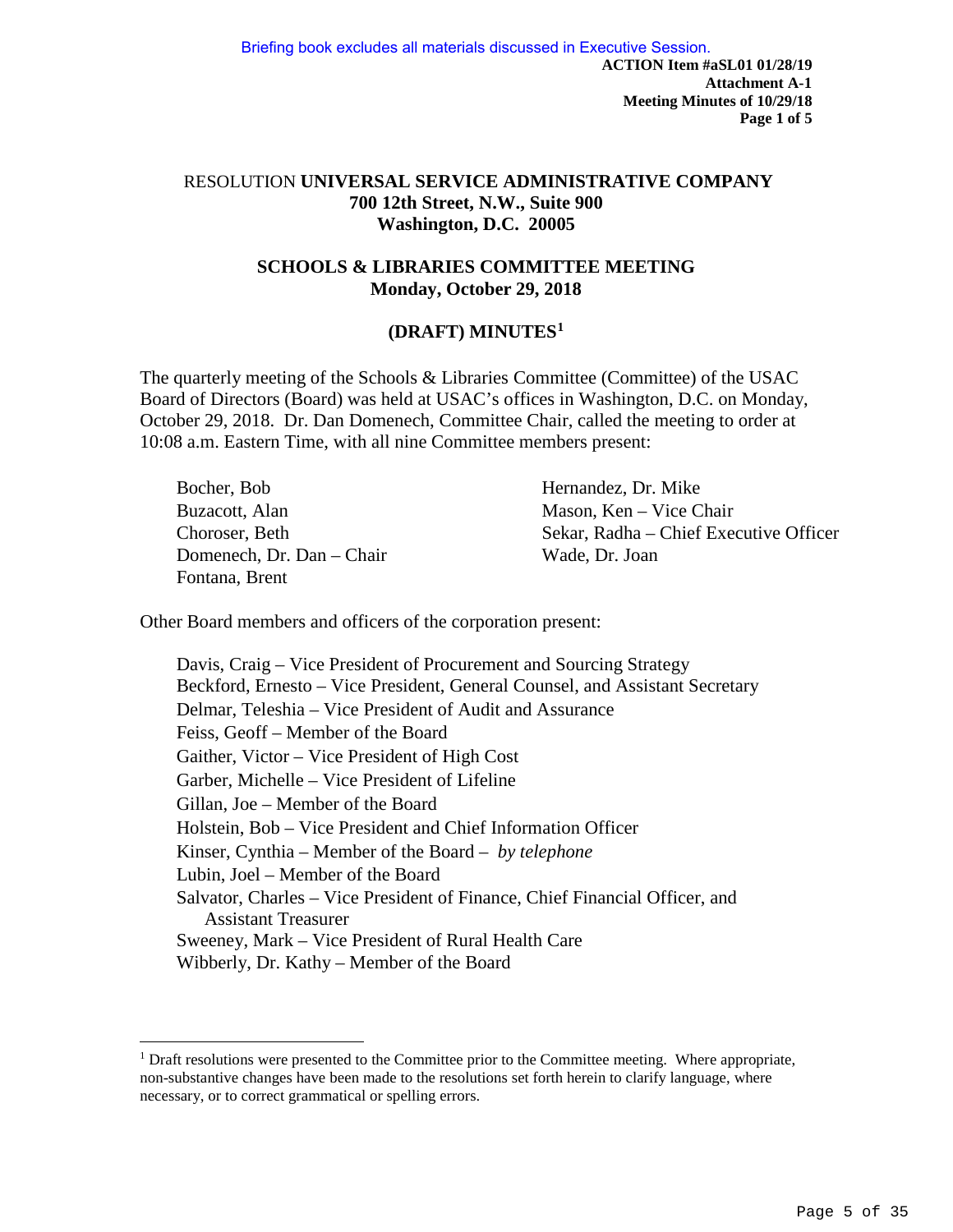Others present:

| <b>NAME</b>            | <b>COMPANY</b>             |
|------------------------|----------------------------|
| Ayer, Catriona         | <b>USAC</b>                |
| Beaver, Tracey         | <b>USAC</b>                |
| Bethel, Tameca         | <b>USAC</b>                |
| Bonuccelli, Marge      | Maximus                    |
| Butler, Stephen        | <b>USAC</b>                |
| Carpenter, Nikki-Blair | <b>USAC</b>                |
| Daniels, Joel          | <b>USAC</b>                |
| Frelow, Leslie         | <b>USAC</b>                |
| Holloway, Chanelle     | <b>USAC</b>                |
| Howard, Mackenzie      | <b>USAC</b>                |
| Hudson, Bo             | <b>USAC</b>                |
| Hughet, Pamela         | <b>USAC</b>                |
| Hutchinson, Kyle       | <b>USAC</b>                |
| Imbt, Claude           | Deliotte                   |
| Jaruboon, Jetshada     | Maximus                    |
| King, Lauren           | <b>USAC</b>                |
| Kriete, Debra          | SD Department of Education |
| Lee, Brandon           | <b>USAC</b>                |
| LeNard, David          | E-rate Elite               |
| Little, Chris          | <b>USAC</b>                |
| Nuzzo, Patsy           | <b>USAC</b>                |
| Richardson, Rashonda   | <b>USAC</b>                |
| Rovetto, Ed            | <b>USAC</b>                |
| Schell, Julie          | PA Department of Education |
| Simab, Habib           | <b>USAC</b>                |
| Slaughter, Lisa        | Maximus                    |
| <b>Smith Chris</b>     | <b>USAC</b>                |
| Stankus, Paul          | <b>CSM</b>                 |
| Tiwari Tanya           | <b>USAC</b>                |
| Tomlin, Nicole         | <b>USAC</b>                |
| Voth, Cara             | <b>FCC</b>                 |
| Willis, Catherine      | <b>USAC</b>                |

#### **OPEN SESSION**

All materials from Open Session can be found on the [USAC website](https://www.usac.org/about/about/leadership/materials/sl.aspx)**.** 

**a1. Consent Items.** Dr. Dan Domenech presented these items for consideration.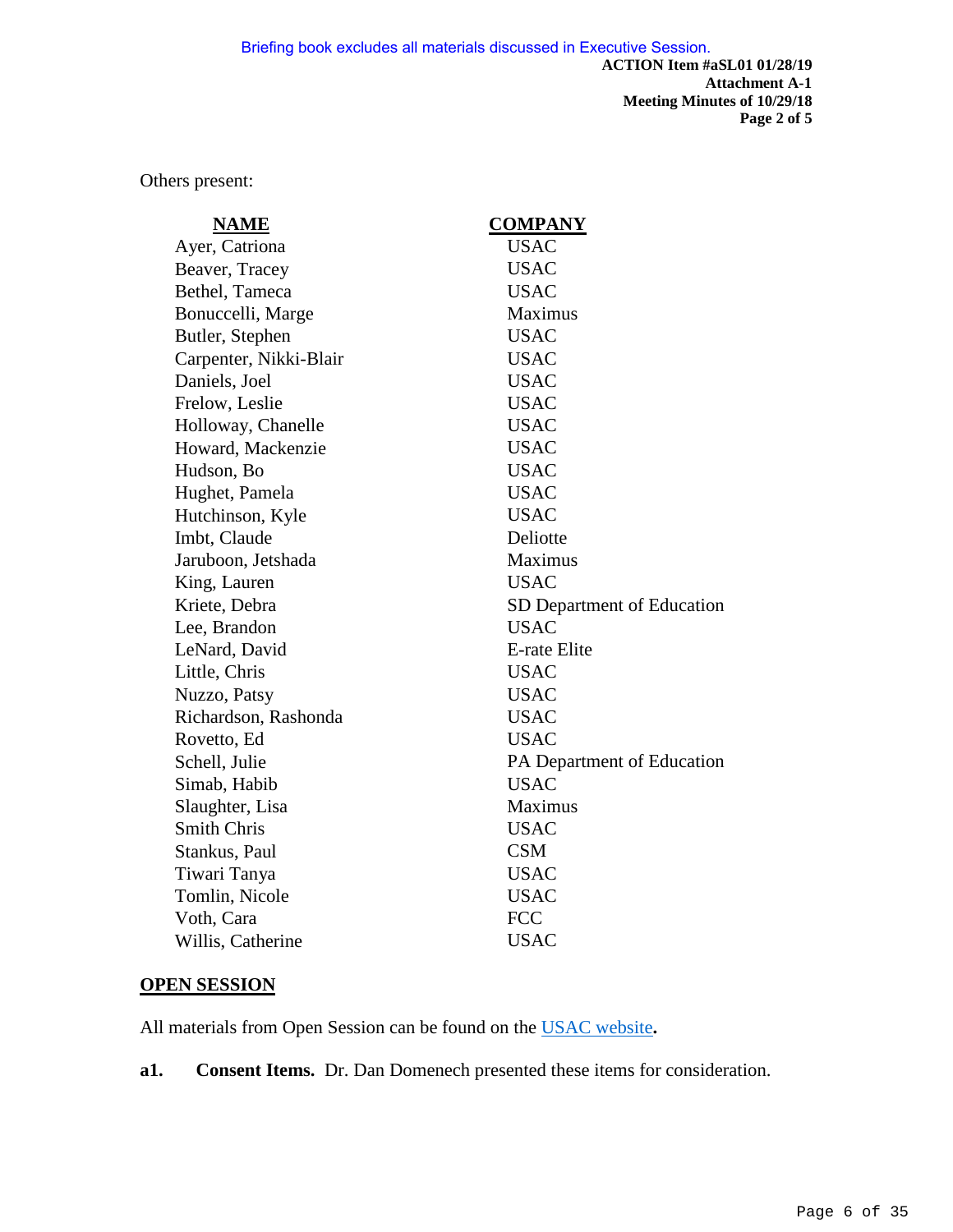- **A. Approval** of Schools and Libraries Committee Minutes of July 23, 2018, August 16, 2018, and August 27, 2018.
- **B.** Approval for Moving all *Executive Session* Items to *Executive Session*:
	- **i3**  Business Update (*Continued)* Information on Transition Update. USAC management recommended that discussion of this item be conducted in *Executive Session* because this matter relates to USAC's *internal rules and procedures* concerning the administration of the universal service support mechanisms where discussion of the matter in open session would result in *disclosure of confidential techniques and procedures* that would compromise program integrity. In addition, this matter relates to USAC's *procurement strategy and contract administration*.
	- **i4.** Information on the Preliminary 2019 Annual Schools and Library Support Mechanism Budget. USAC management recommended that discussion of this item be conducted in *Executive Session* because this matter relates to USAC's *procurement strategy and contract administration*.

On a motion duly made and seconded, and after discussion, the Committee adopted the following resolutions:

**RESOLVED**, that the USAC Schools & Libraries Committee hereby approves: (1) the Committee meeting minutes of July 23, 2018, August 16, 2018, and August 27, 2018; and (2) discussion in *Executive Session* of the items noted above.

**a2. Approval of Schools and Libraries Support Mechanism 1st Quarter 2019 Programmatic Budget and Demand Projection for the November 2, 2018 FCC Filing.** Ms. Ayer presented this item for consideration.

On a motion duly made and seconded, and after discussion, the Committee adopted the following resolutions:

**RESOLVED,** that the USAC Schools and Libraries Committee approve a 1st Quarter 2019 Schools and Libraries Mechanism direct program budget of \$13.33 million; and

**RESOLVED FURTHER**, that the USAC Schools and Libraries Committee directs USAC staff to submit a collection requirement of \$13.33 million for Schools and Libraries Mechanism administrative costs in the required November 2, 2018 filing to the FCC on behalf of the Committee; and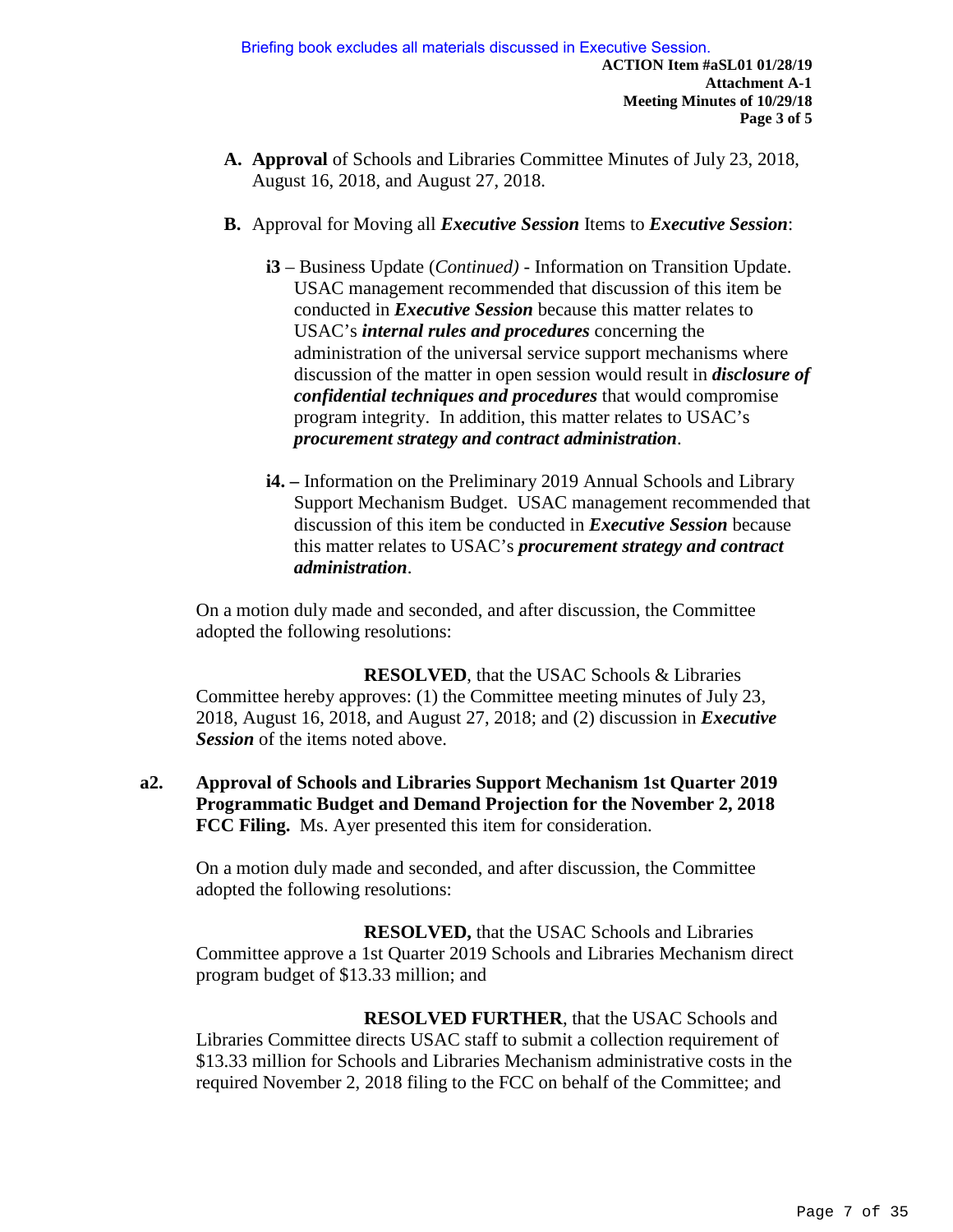**RESOLVED FURTHER,** that the USAC Schools and Libraries Committee, having reviewed at its meeting on October 29, 2018 a summary of the 1st Quarter 2019 Schools and Libraries Mechanism demand estimate, hereby directs USAC staff to proceed with the required November 2, 2018 filing to the FCC on behalf of the Committee. USAC staff may make adjustments if the total variance for the Schools and Libraries Mechanism is equal to or less than \$10 million, or may seek approval from the Schools and Libraries Committee Chair to make adjustments if the total variance is greater than \$10 million, but not more than \$15 million.

**a3. Consideration of Funding Year 2019 Filing Window Dates.** Ms. Ayer presented this item to the Committee for consideration.

On a motion duly made and seconded, and after discussion, the Committee adopted the following resolutions:

**RESOLVED**, that the USAC Schools & Libraries Committee accepts the recommendation of USAC management to open the Funding Year 2019 filing window no earlier than January 10, 2019 and to close the Funding Year 2019 filing window on or after March 20, 2019, subject to the requirements of 47 C.F.R. § 54.502 of the Commission's rules; and

**RESOLVED FURTHER**, that upon consultation with the Committee Chair, USAC management is authorized to adjust the Funding Year 2019 filing window opening and closing dates, as circumstances may warrant.

- **i1. Information on 13 USAC Internal Audit Division Schools and Libraries Support Mechanism Beneficiary Audit Reports.** This report was provided for informational purposes; no discussion was held on this item.
- **i2. Schools & Libraries Support Mechanism Business Update.** Ms. Ayer presented the following:
	- 1. E-rate Program at a Glance
	- 2. Accomplishments
	- 3. Current Topics
		- a. Program Participant Training Update
		- b. Update on Fiber Applications
		- c. Schools and Libraries 18-Month Plan
		- d. Newest Dataset on Open Data
	- 4. Operational Performance Metrics Overview
	- 5. Upcoming Milestones
	- 6. FY2020 Forms Readiness Plan

At 11:23 a.m. Eastern Time, on a motion duly made and seconded, the Committee moved into *Executive Session* for the purpose of discussing the confidential items listed above.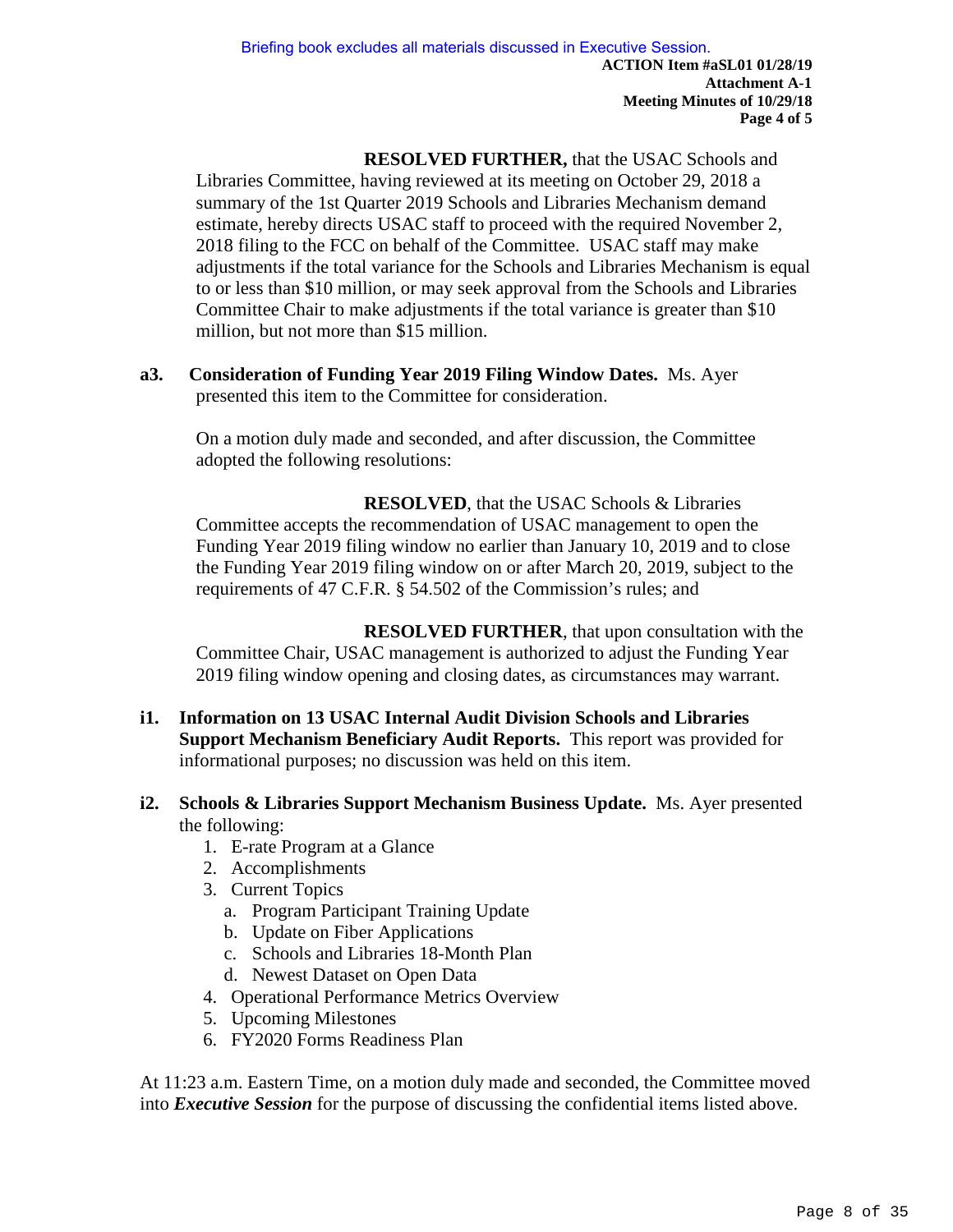#### **EXECUTIVE SESSION**

- **i3. Schools & Libraries Support Mechanism Business Update.** *(Continued).* Ms. Ayer continued this discussion with the Committee, providing an update on the BPO transition.
- **i4. Information on the Preliminary 2019 Annual Schools and Libraries Support Mechanism Budget.** Ms. Ayer presented this item for discussion, noting that the final 2019 annual budget would be presented at the January Committee meetings.

At 12:12 p.m. Eastern Time, on a motion duly made and seconded, the Committee moved out of *Executive Session* and immediately reconvened in *Open Session*, at which time Dr. Domenech reported that in *Executive Session*, the Committee discussed items i3 and i4. On a motion duly made and seconded, the Committee adjourned at 12:12 p.m. Eastern Time.

/s/ Ernesto Beckford Assistant Secretary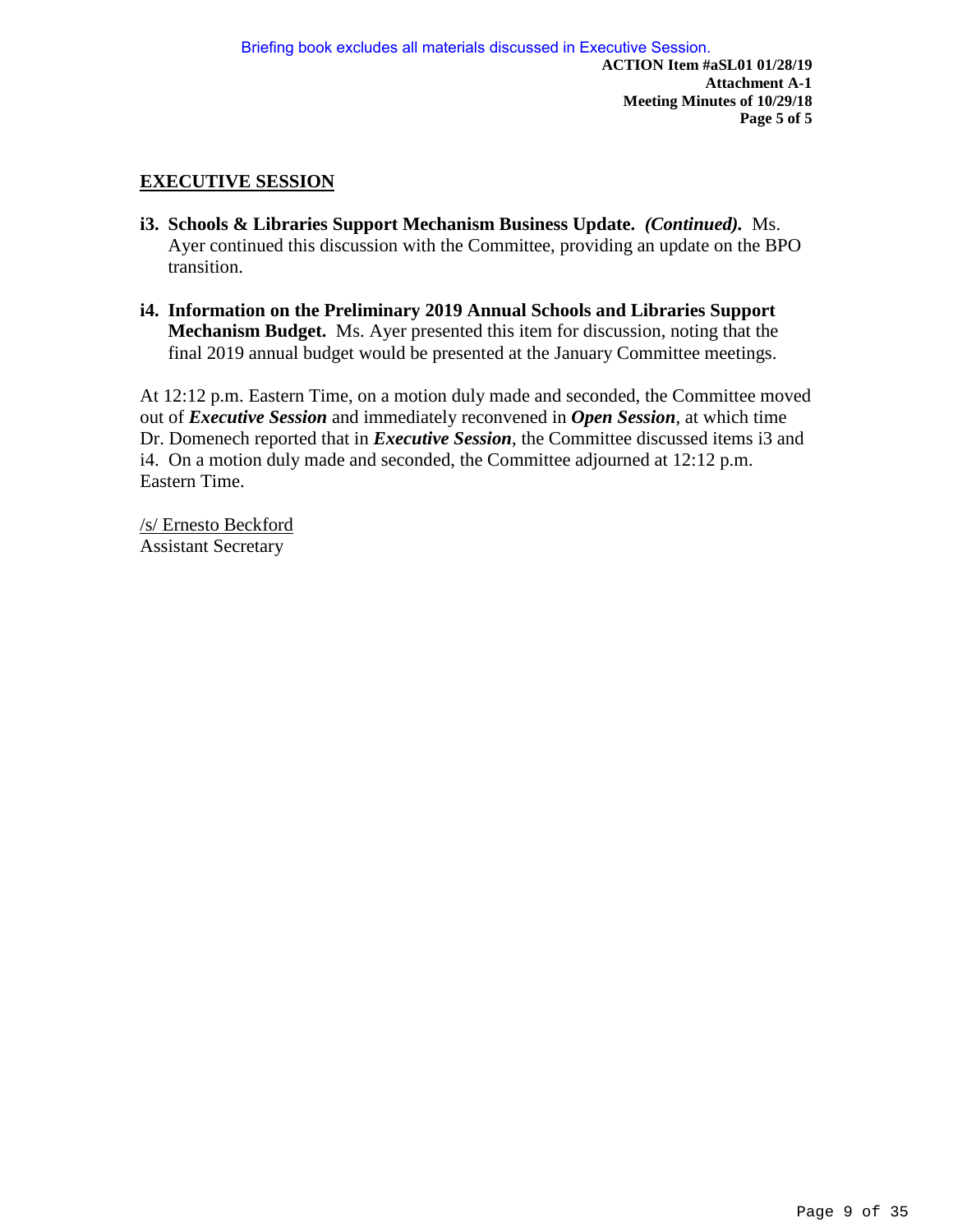**ACTION Item #aSL01 01/28/19 Attachment A-2 Meeting Minutes of 12/10/18 Page 1 of 2**  Briefing book excludes all materials discussed in Executive Session.

#### **UNIVERSAL SERVICE ADMINISTRATIVE COMPANY 700 12th Street, N.W., Suite 900 Washington, D.C. 20005**

#### **SCHOOLS & LIBRARIES COMMITTEE MEETING Monday December 10, 2018**

#### **(DRAFT) MINUTES[1](#page-9-0)**

A meeting of the Schools & Libraries Committee (Committee) of the USAC Board of Directors (Board) was held at USAC's offices in Washington, D.C. on Monday, December 10, 2018. Dr. Dan Domenech, Committee Chair, called the meeting to order at 3:43 p.m. Eastern Time, with a quorum of seven of the nine Committee members present:

Bocher, Bob – *by telephone* Fontana, Brent – *by telephone* Buzacott, Alan – *by telephone* Mason, Ken – Vice Chair – *by telephone* Choroser, Beth – *by telephone* Sekar, Radha – Chief Executive Officer Domenech, Dr. Dan – Chair – *by telephone* 

Members of the Committee not present:

Hernandez, Dr. Mike – Vice Chair Wade, Dr. Joan

Officers of the corporation present:

Beckford, Ernesto – Vice President, General Counsel and Assistant Treasurer Davis, Craig – Vice President of Procurement and Sourcing Strategy – *by telephone*

Others present:

 $\overline{a}$ 

| <b>NAME</b>    | <b>COMPANY</b> |
|----------------|----------------|
| Hughet, Pam    | <b>USAC</b>    |
| Mihalsky, Anna | <b>USAC</b>    |
| Nuzzo, Patsy   | <b>USAC</b>    |
| Tomlin, Nicole | <b>USAC</b>    |

<span id="page-9-0"></span><sup>&</sup>lt;sup>1</sup> Draft resolutions were presented to the Committee prior to the Committee meeting. Where appropriate, non-substantive changes have been made to the resolutions set forth herein to clarify language where necessary or to correct grammatical or spelling errors.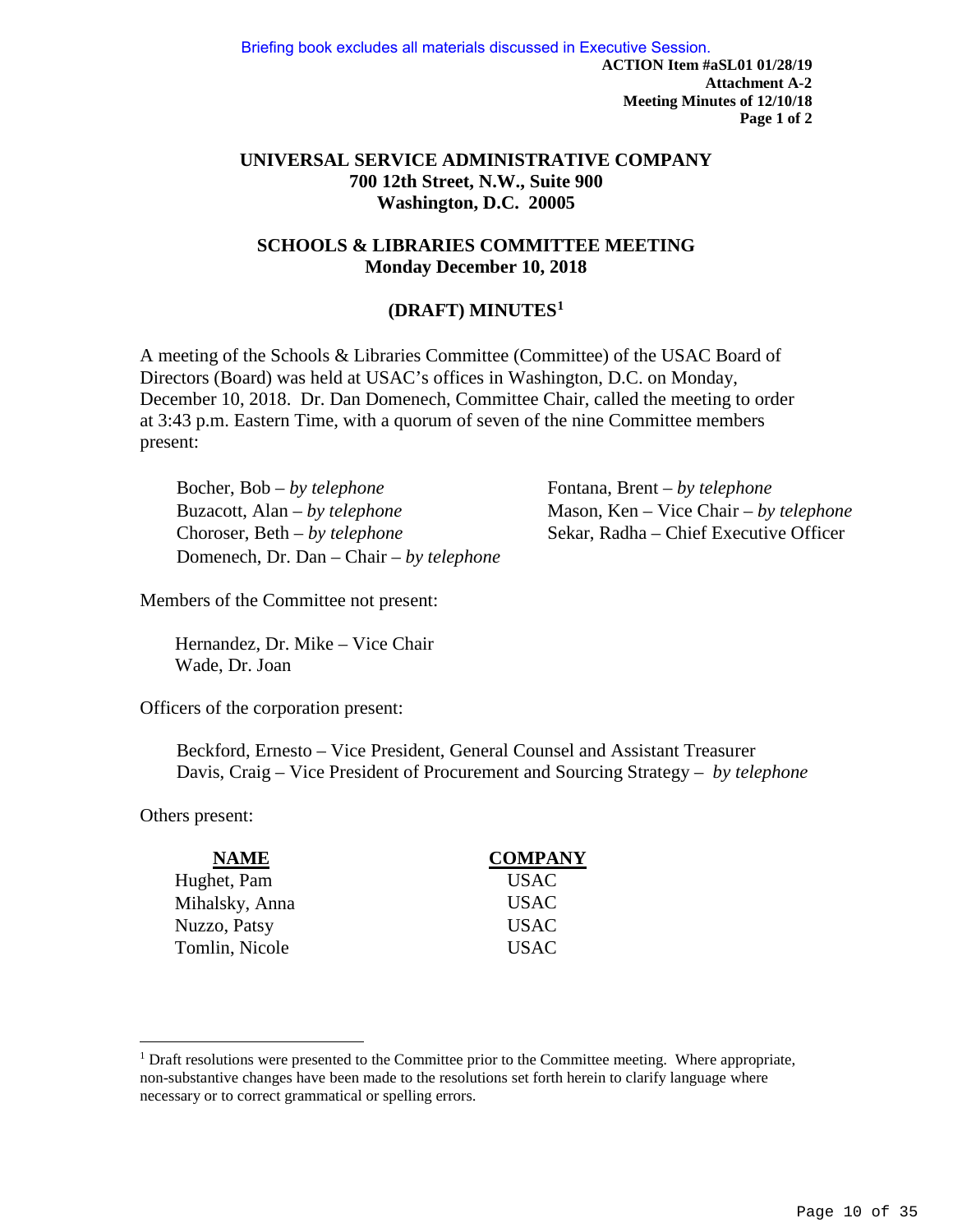#### **OPEN SESSION**

**a1. Consideration of Contract Amendment for Schools and Libraries Business Process Outsourcing Services**. USAC management recommended that discussion of this item be conducted in *Executive Session* because this matter relates to USAC's *procurement strategy and contract administration*.

On a motion duly made and seconded, the Committee adopted the following resolution:

**RESOLVED**, that the USAC Board of Directors determines that the discussion of this item be conducted in *Executive Session*.

At 4:04 p.m. Eastern Time, on a motion duly made and seconded, the Committee moved into *Executive Session* for the purpose of discussing the confidential items listed above.

#### **EXECUTIVE SESSION**

**a1. Consideration of Contract Amendment for Schools and Libraries Business Process Outsourcing Services**. Mr. Davis provided the Committee with an overview for consideration.

On a motion duly made and seconded, the Committee adopted the following resolution:

**RESOLVED**, that the USAC Schools & Libraries Committee, having reviewed the recommendation of USAC management, hereby authorizes USAC to amend the contract with Maximus Federal Services, Inc. for business processing outsourcing (BPO) services for the E-rate Program by increasing the base period not-to-exceed amount by \$1,934,030 from \$24,638,000 (plus applicable taxes) to \$26,572,030 (plus applicable taxes).

At 4:06 p.m. Eastern Time, on a motion duly made and seconded, the Committee moved out of *Executive Session* and immediately reconvened in *Open Session*, at which time Dr. Domenech reported that in *Executive Session*, the Committee discussed and took action on item a1. On a motion duly made and seconded, the Committee adjourned at 4:06 p.m. Eastern Time.

/s/ Ernesto Beckford Assistant Secretary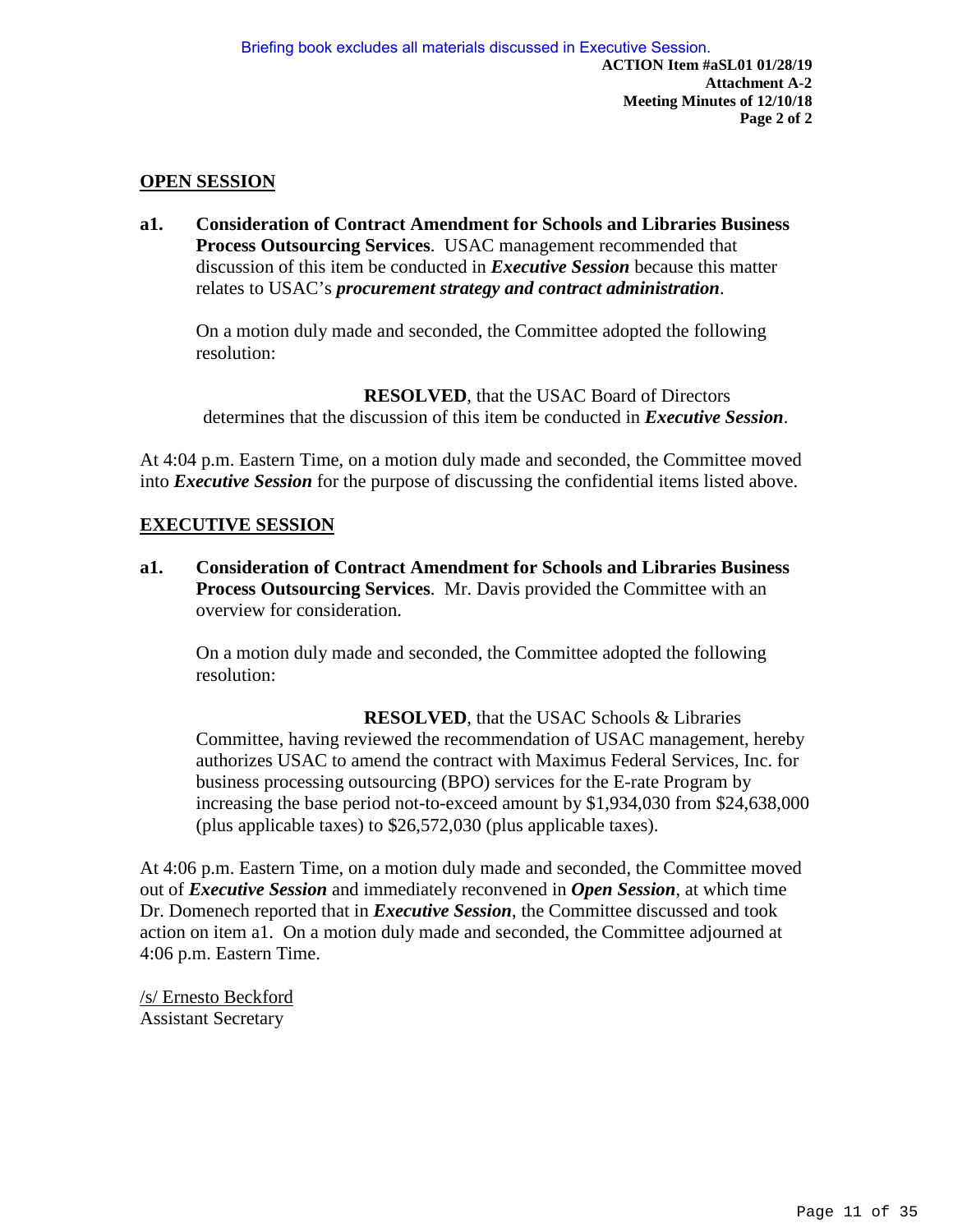#### **Universal Service Administrative Company Schools & Libraries Committee Meeting ACTION ITEM**

#### **Recommendation for Election of Committee Chair and Vice Chair**

#### **Action Requested**

The USAC Schools & Libraries Committee (Committee) is taking action to bring its Chair and Vice Chair nominations for consideration by the full Board of Directors (Board) at the Board meeting to be held on January 29, 2019.

#### **Discussion**

The pertinent resolution related to the election of committee chair and vice chair positions was adopted by the Board on January 25, 2000 and reads as follows:

**RESOLVED**, that the USAC Board of Directors accepts the recommendations of the USAC Nominating Committee that: (1) in addition to the annual election of officers, all Committee chairs and vice chairs shall also be elected annually; (2) the first election for Committee chairs and vice chairs shall occur at the election of officers at the January 2001 Board of Directors meeting; (3) there shall be no term limits imposed on officer and Committee chair and vice-chair positions; and (4) there shall be no automatic succession of positions....<sup>[1](#page-11-0)</sup>

On January 30, 2018, the Board elected Dr. Dan Domenech as Chair and Ken Mason as Vice Chair of the Schools & Libraries Committee.

At their January 28, 2019 quarterly meetings, each committee of the Board (including the Audit Committee and each of the programmatic committees) will nominate Board members to serve as chair and vice chair of their respective committees. Those recommendations will be submitted to the Board at the Board meeting to be held on January 29, 2019.

#### **Recommended USAC Schools & Libraries Committee Action**

APPROVAL OF THE FOLLOWING RESOLUTION:

<span id="page-11-0"></span> $\overline{a}$ <sup>1</sup> USAC Board of Directors Meeting Minutes, at 4 (Jan. 25, 2000), *available at* [http://usac.org/about/about/leadership/board-minutes/bod.aspx.](http://usac.org/about/about/leadership/board-minutes/bod.aspx)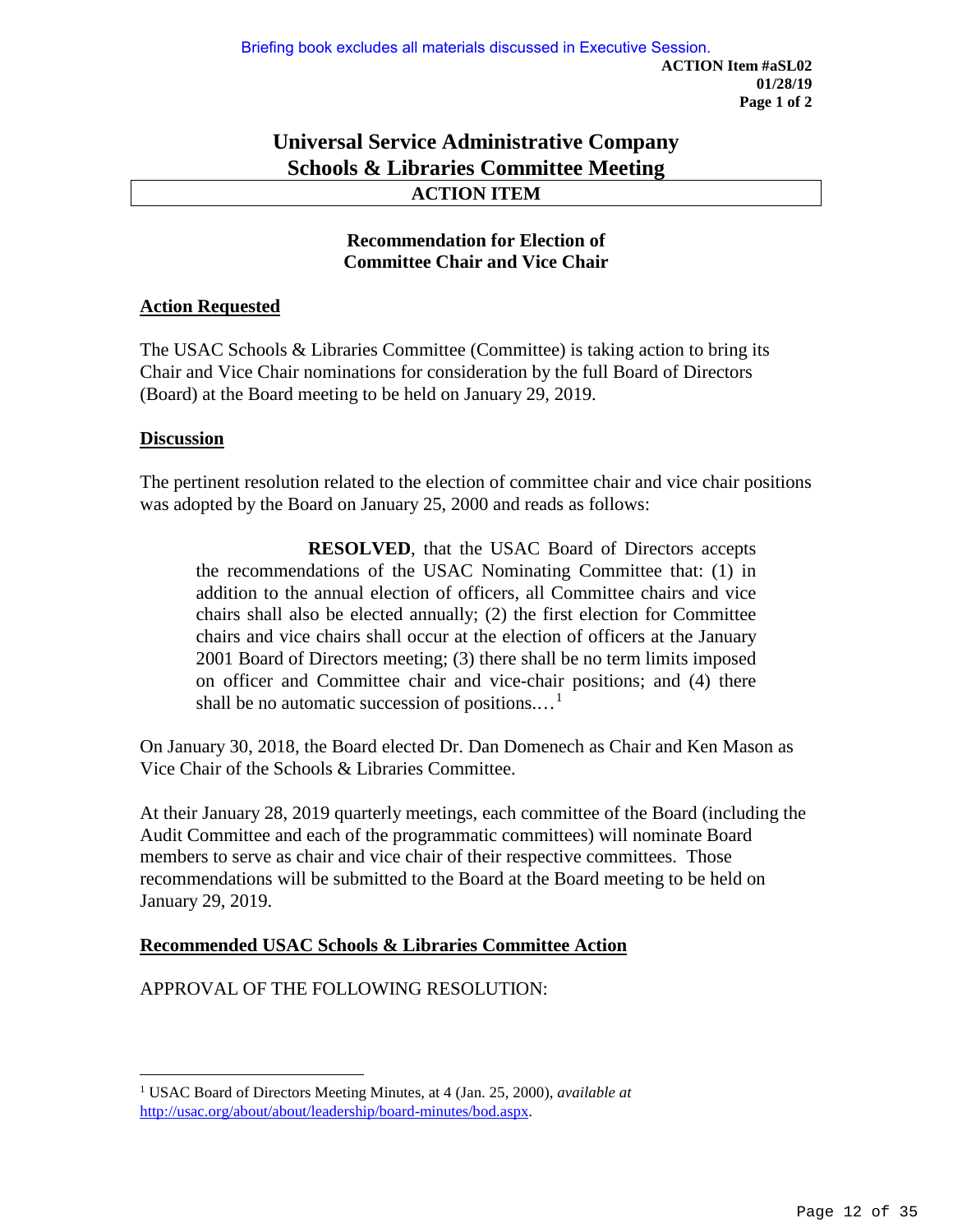**RESOLVED**, that the USAC Schools & Libraries Committee

recommends that the USAC Board of Directors elect \_\_\_\_\_\_\_\_\_\_\_\_\_\_\_\_\_\_\_ as Chair and \_\_\_\_\_\_\_\_\_\_\_\_\_\_\_\_\_\_ as Vice Chair of the Committee. The term for each position begins immediately upon the election to such position by the Board and ends at such time as the Chair or Vice Chair (as the case may be): (i) is replaced by a successor selected by the Board, (ii) resigns from the Committee or the Board, (iii) is removed by resolution of the Board, or (iv) is no longer a member of the Board (whichever comes first).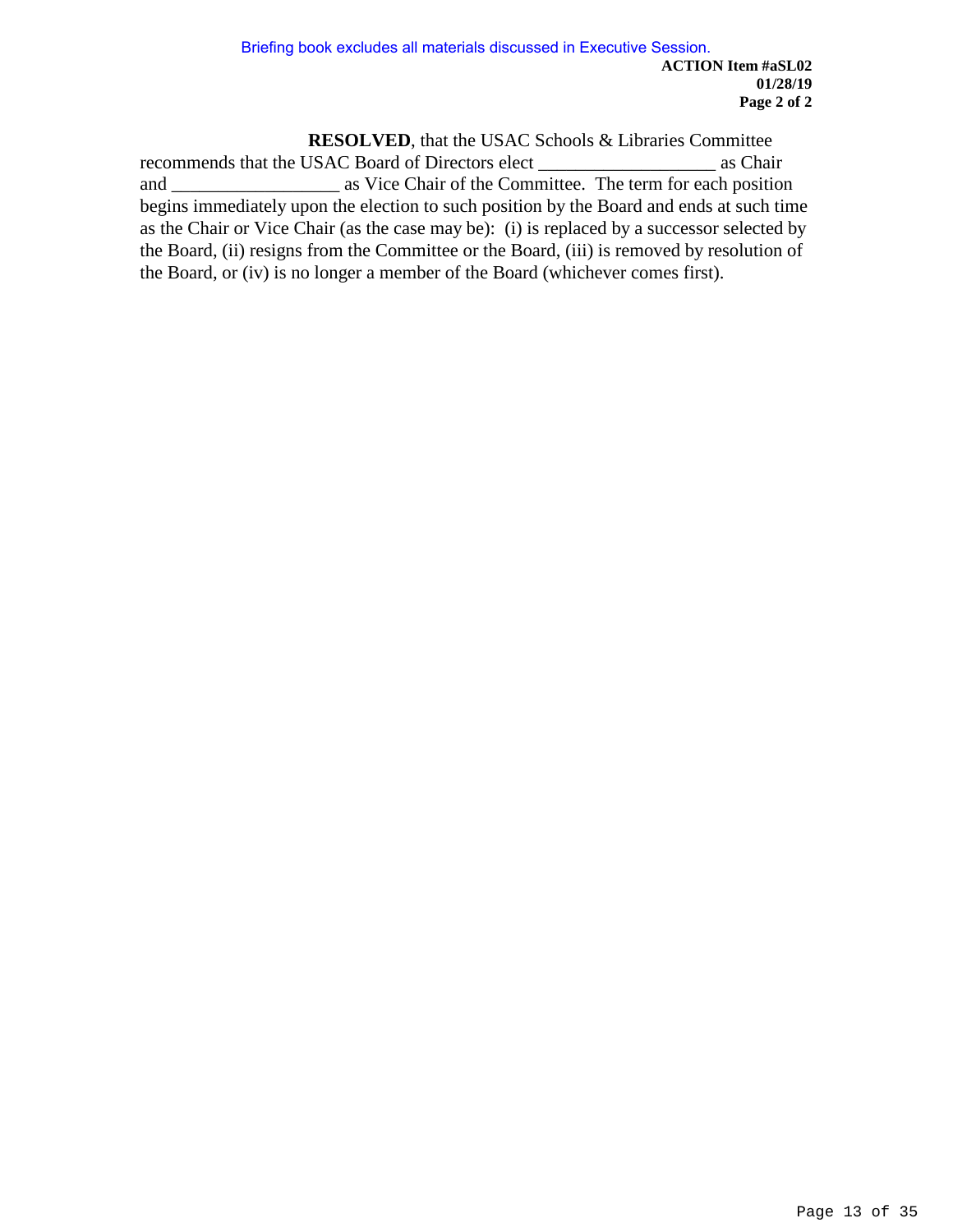#### **Universal Service Administrative Company Schools and Libraries Committee Meeting**

#### **ACTION ITEM**

#### **Approval of Schools and Libraries Support Mechanism 2nd Quarter 2019 Programmatic Budget and Demand Projection for the January 31, 2019 FCC Filing**

#### **Action Requested:**

The Schools and Libraries Committee (Committee) of the USAC Board of Directors (Board) is requested to approve the 2nd Quarter 2019 (2Q2019) programmatic budget and demand projection for the Schools and Libraries Support Mechanism for submission to the Federal Communications Commission (FCC) in USAC's January 31, 2019 quarterly filing.

#### **Discussion:**

On a quarterly basis, USAC is required to submit to the FCC each program's budget<sup>[1](#page-13-0)</sup> and projected demand for the upcoming quarter.<sup>[2](#page-13-1)</sup>

#### Funding Requirement

Based on current program demand, USAC estimates the 2Q2019 funding requirement for the Schools and Libraries Support Mechanism as follows:

|                                                |          | Increase/  |               |
|------------------------------------------------|----------|------------|---------------|
| (in millions)                                  | 1Q2019   | (Decrease) | <b>2Q2019</b> |
| <b>Steady State:</b>                           |          |            |               |
| Funding Year 2018 (see Note 1)                 | \$378.85 | \$0.00     | \$378.85      |
| New Requirements:                              |          |            |               |
| N/A                                            | 0.00     | 0.00       | 0.00          |
| <b>Total Program Demand</b>                    | \$378.85 | \$0.00     | \$378.85      |
| Prior Period Adjustments (see Note 2)          | 6.48     | (15.87)    | (9.39)        |
| <b>USAC Administrative Expenses (see Table</b> | 24.44    | 1.63       | 26.07         |
| B)                                             |          |            |               |
| Interest Income                                | (3.36)   | 1.40       | (1.96)        |
| <b>Total Funding Requirement</b>               | \$406.41 | \$12.84    | \$393.57      |

Table A. Program Funding Requirement

**Note 1:** Demand represents one quarter of the total demand for Funding Year 2018.

 $\overline{a}$  $147$  C.F.R. § 54.715(c).

<span id="page-13-1"></span><span id="page-13-0"></span> $2$  47 C.F.R. § 54.709(a)(3).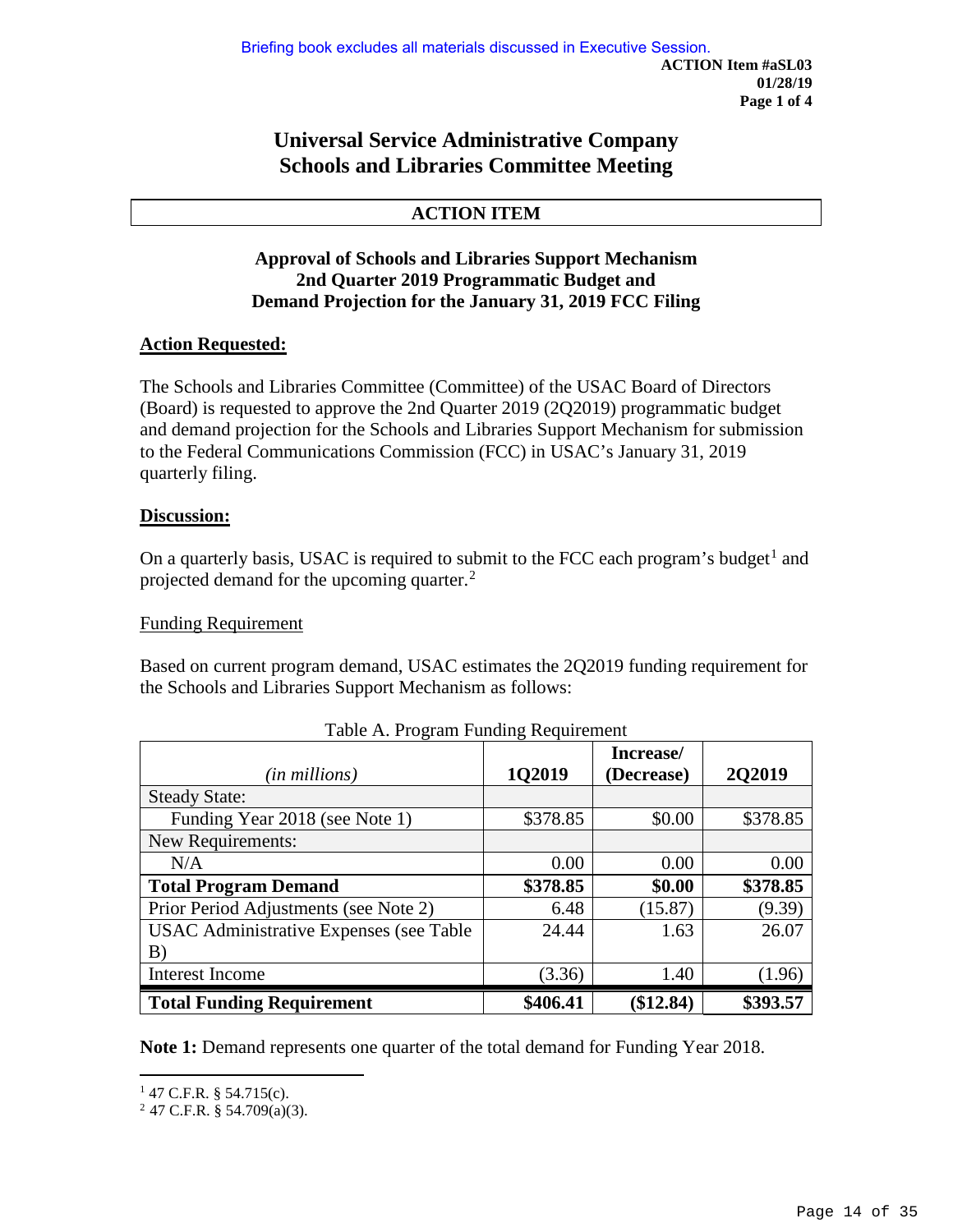**Note 2:** Prior period adjustments reconcile projections to actual results and include adjustments for billings, interest income, and bad debt.

The 2019 annual Schools and Libraries Support Mechanism programmatic budget totals \$101.54 million. See aSL05cf 012819 for details regarding the 2019 annual Schools and Libraries Support Mechanism programmatic budget.

The 2Q2019 portion of the 2019 annual Schools and Libraries Support Mechanism programmatic budget is \$26.07 million and is included in the projected 2Q2019 funding requirement above.

|                                       |               | 2Q2019           |               |
|---------------------------------------|---------------|------------------|---------------|
|                                       | <b>2Q2019</b> | <b>Allocated</b> |               |
|                                       | <b>Direct</b> | <b>Common</b>    | 2Q2019        |
|                                       | Program       | <b>Budget</b>    | <b>Total</b>  |
| (in millions)                         | <b>Budget</b> | (see Note 3)     | <b>Budget</b> |
| <b>Schools &amp; Libraries Budget</b> | \$14.72       | \$11.35          | \$26.07       |

#### Table B. 2Q2019 Quarterly Programmatic Budget

**Note 3:** The common budget is allocated to the programs based on the Cost Allocation Methodology on file with the FCC, which allocates costs based 50% on direct program costs in the prior year and 50% on program demand in the prior year.

A comparison of actual expenditures to the budget for the twelve months ending December 31, 2018 is provided in **Attachment A.**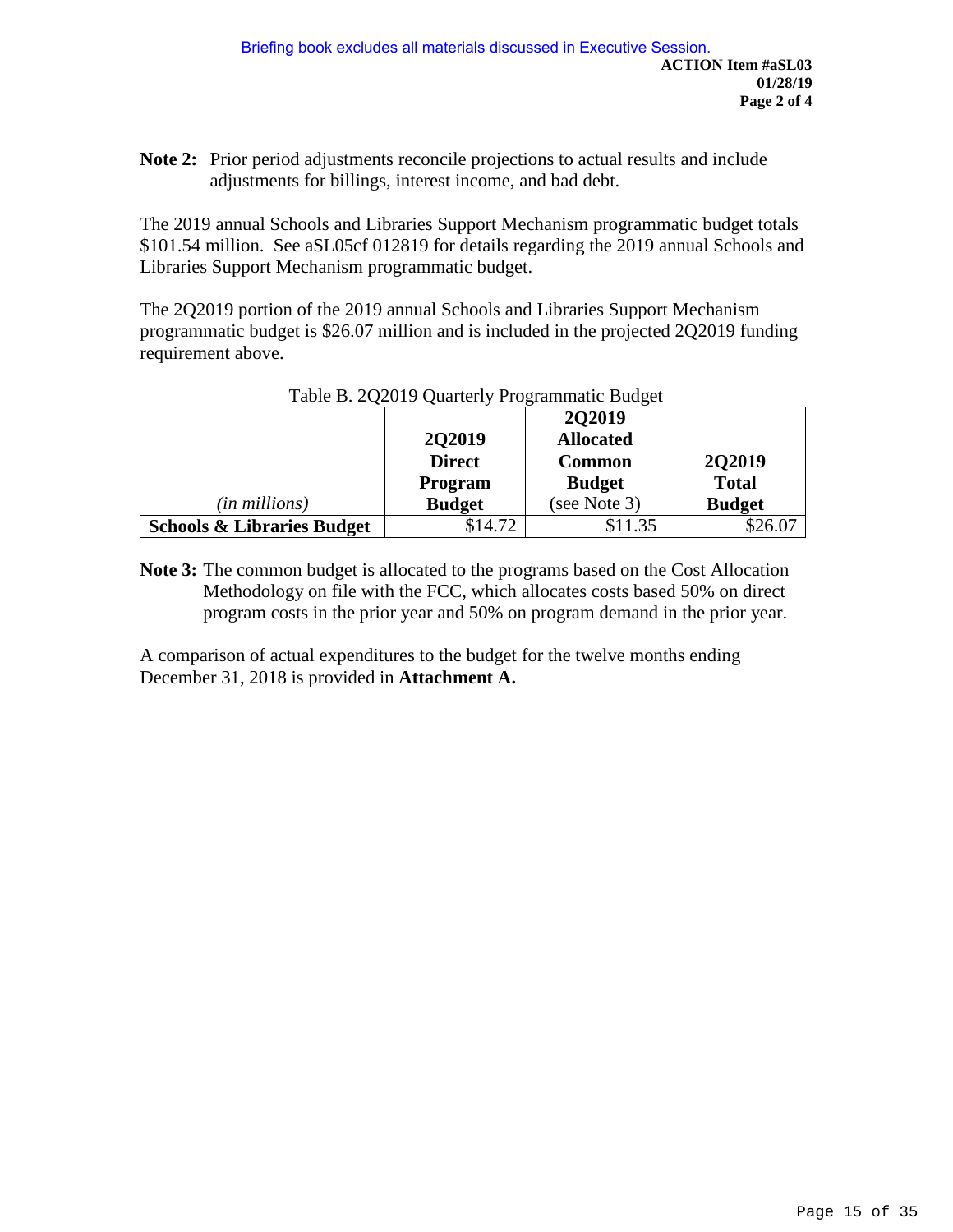#### **Recommendation:**

USAC management recommends that the Committee approve the 2Q2019 budget and projection of demand as proposed.

#### **Recommended Schools and Libraries Committee Actions:**

APPROVAL OF THE FOLLOWING RESOLUTIONS:

**RESOLVED,** that the USAC Schools and Libraries Committee approves a 2nd Quarter 2019 Schools and Libraries Support Mechanism direct program budget of \$14.72 million; and

 **RESOLVED FURTHER**, that the USAC Schools and Libraries Committee directs USAC staff to submit a collection requirement of \$14.72 million for Schools and Libraries Support Mechanism administrative costs in the required January 31, 2019 filing to the FCC on behalf of the Committee; and

**RESOLVED FURTHER,** that the USAC Schools and Libraries Committee, having reviewed at its meeting on January 28, 2019 a summary of the 2nd Quarter 2019 Schools and Libraries Support Mechanism demand estimate, hereby directs USAC staff to proceed with the required January 31, 2019 filing to the FCC on behalf of the Committee. USAC staff may make adjustments if the total variance for the Schools and Libraries Support Mechanism is equal to or less than \$10 million, or may seek approval from the Committee Chair to make adjustments if the total variance is greater than \$10 million, but not more than \$15 million.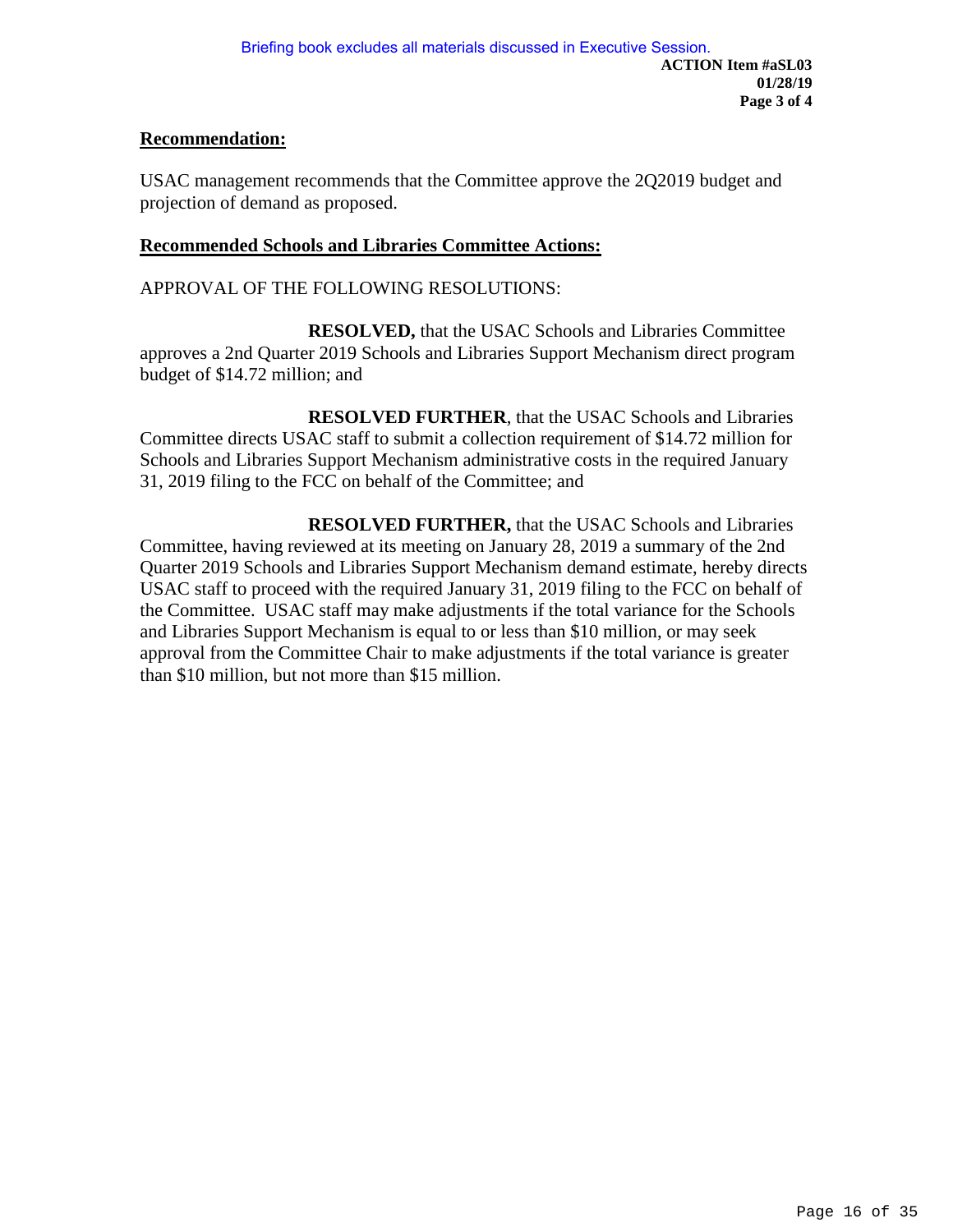#### **ATTACHMENT A**

#### **Schools and Libraries Administrative Costs**

Comparison of Actual Expenditures to the Budget for the Twelve Months Ending December 31, 2018

|                                                | <b>2018 YTD</b> | <b>2018 YTD</b> |                 |               |               |                 |
|------------------------------------------------|-----------------|-----------------|-----------------|---------------|---------------|-----------------|
|                                                | <b>FTE</b>      | <b>FTE</b>      |                 |               |               |                 |
|                                                | <b>Actual</b>   | <b>Budget</b>   | <b>FTE</b>      | <b>YTD</b>    | <b>YTD</b>    |                 |
| $(\$$ in millions)                             | (Average)       | (Average)       | <b>Variance</b> | <b>Actual</b> | <b>Budget</b> | <b>Variance</b> |
| <b>Direct Program Costs</b>                    |                 |                 |                 |               |               |                 |
| <b>Employee Expenses</b>                       | 43              | 51              | 8               | \$6.72        | \$8.17        | \$1.45          |
| <b>Professional Services</b>                   |                 |                 |                 | 56.90         | 56.83         | (0.07)          |
| General & Administrative                       |                 |                 |                 | 1.92          | 2.48          | 0.56            |
| <b>Total Direct Program Costs (see Note 4)</b> |                 |                 |                 | \$65.54       | \$67.48       | \$1.94          |
| <b>Common Allocated Costs (see Note 5)</b>     |                 |                 |                 | \$38.45       | \$43.60       | \$5.15          |
| <b>Total Program Budget</b>                    |                 |                 |                 | \$103.99      | \$111.08      | \$7.09          |

- **Note 4:** Actual direct program costs were lower than the budget due to vacant positions (average of 43 actual FTEs vs. 51 budgeted), and fewer Beneficiary and Contributor Audit Program (BCAP) audits.
- **Note 5:** Common costs include costs not directly attributable to a program and are allocated based on the Cost Allocation Methodology, which allocates costs based 50% on direct program costs in the prior year and 50% on program demand in the prior year.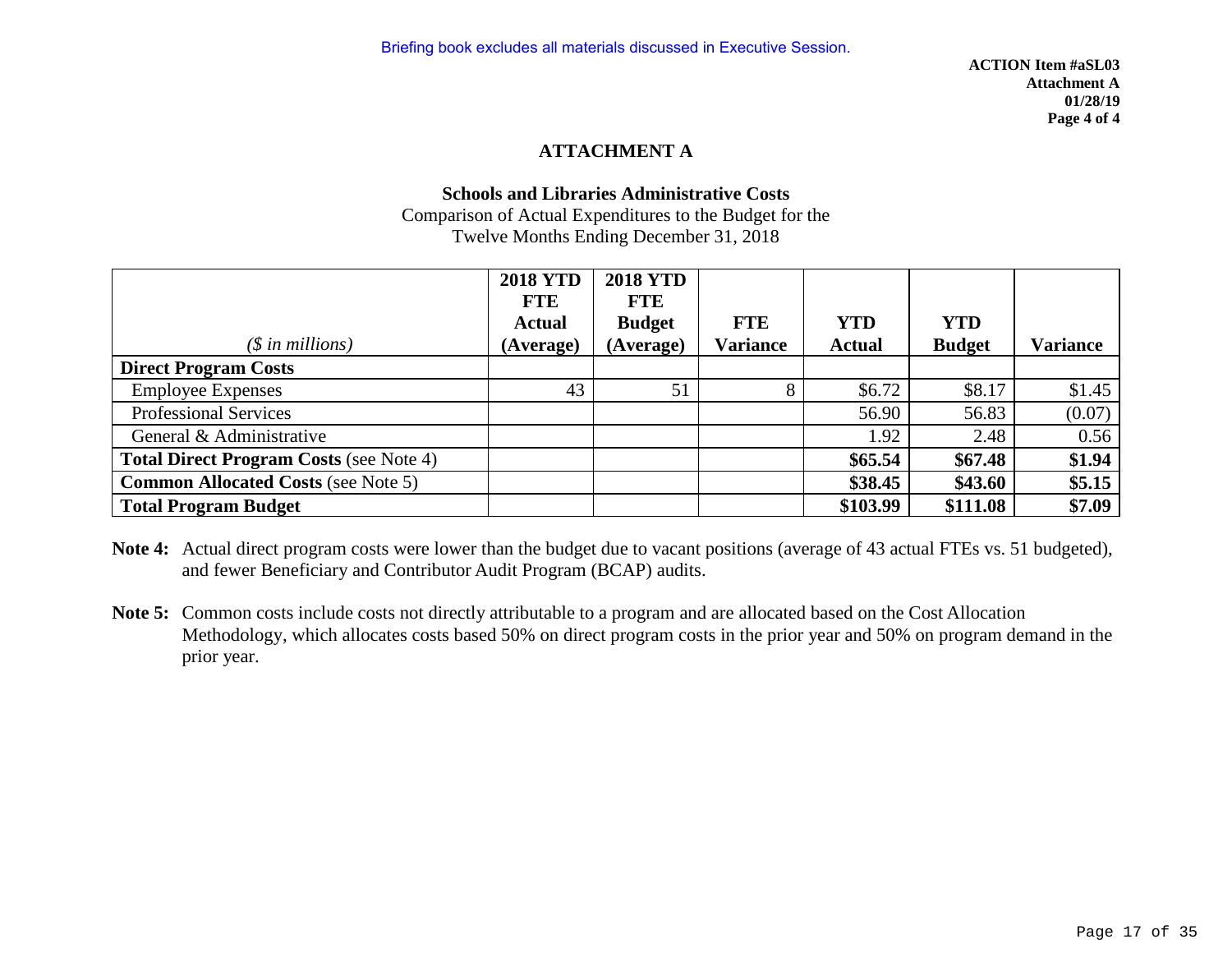# **Schools and Libraries Business Update** Schools and Libraries Committee Meeting January 28, 2019

Briefing book excludes all materials discussed in Executive Session.

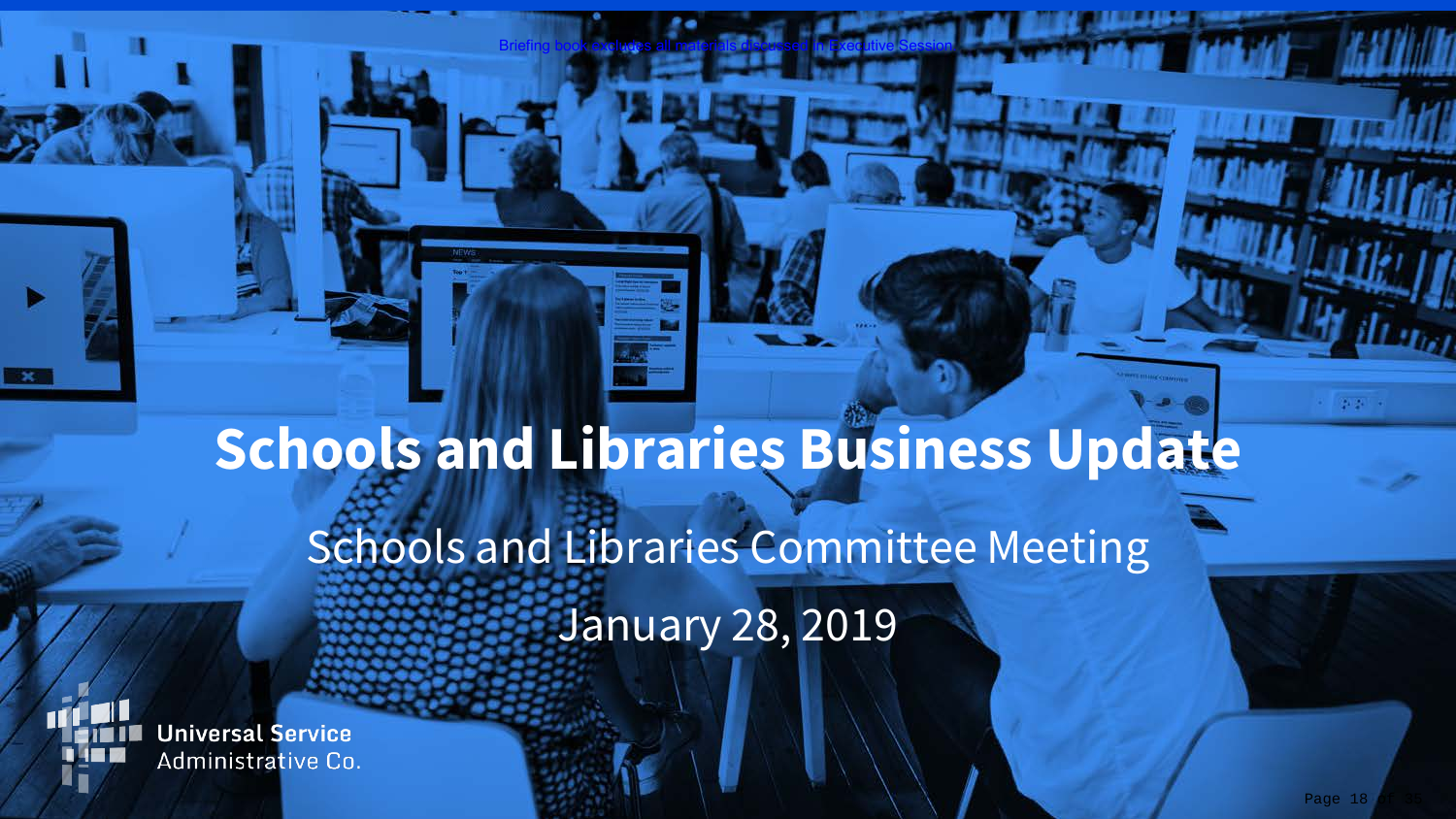# **Agenda: Schools and Libraries Agenda:** Schools and Transport of the Session.

| <b>Topic</b>                           | <b>Description</b>                                                                       | <b>Purpose</b> | <b>Presenter</b>        | Length   |
|----------------------------------------|------------------------------------------------------------------------------------------|----------------|-------------------------|----------|
| Recap                                  | Review of open items from last Committee meeting                                         | Informational  | Catriona                | 5 min    |
| 2018 Accomplishments                   | Overview of significant program quantitative and qualitative<br>accomplishments          | Informational  | Catriona                | 5 min    |
| 2018 Operational Performance Metrics   | Operational Performance Metrics Overview for 2018                                        | Informational  | Catriona                | 5 min    |
| 2019 Goals and Objectives              | Overview of E-rate focus in 2019                                                         | Informational  | Catriona                | 5 min    |
| 2019 Look Ahead                        | Review of major goals & objectives of the E-rate Program                                 | Informational  | Catriona                | 5 min    |
| <b>Discussion Topics</b>               | <b>Business Process Outsourcing</b><br><b>Operations</b><br><b>Transition Activities</b> | Informational  | Leslie and<br>Catherine | 45 min   |
| Schools and Libraries View At-a-Glance | Overview of SLD activities for next 12 months                                            | Informational  | Catriona                | $10$ min |
| Appendix A                             | Glossary of Acronyms and Terms                                                           | Informational  | Catriona                | - min    |
| Appendix B                             | 2019 Program Goals & Objectives                                                          | Informational  | Catriona                | - min    |
| Appendix C                             | 2018 FCC Docket Summary                                                                  | Informational  | Catriona                | - min    |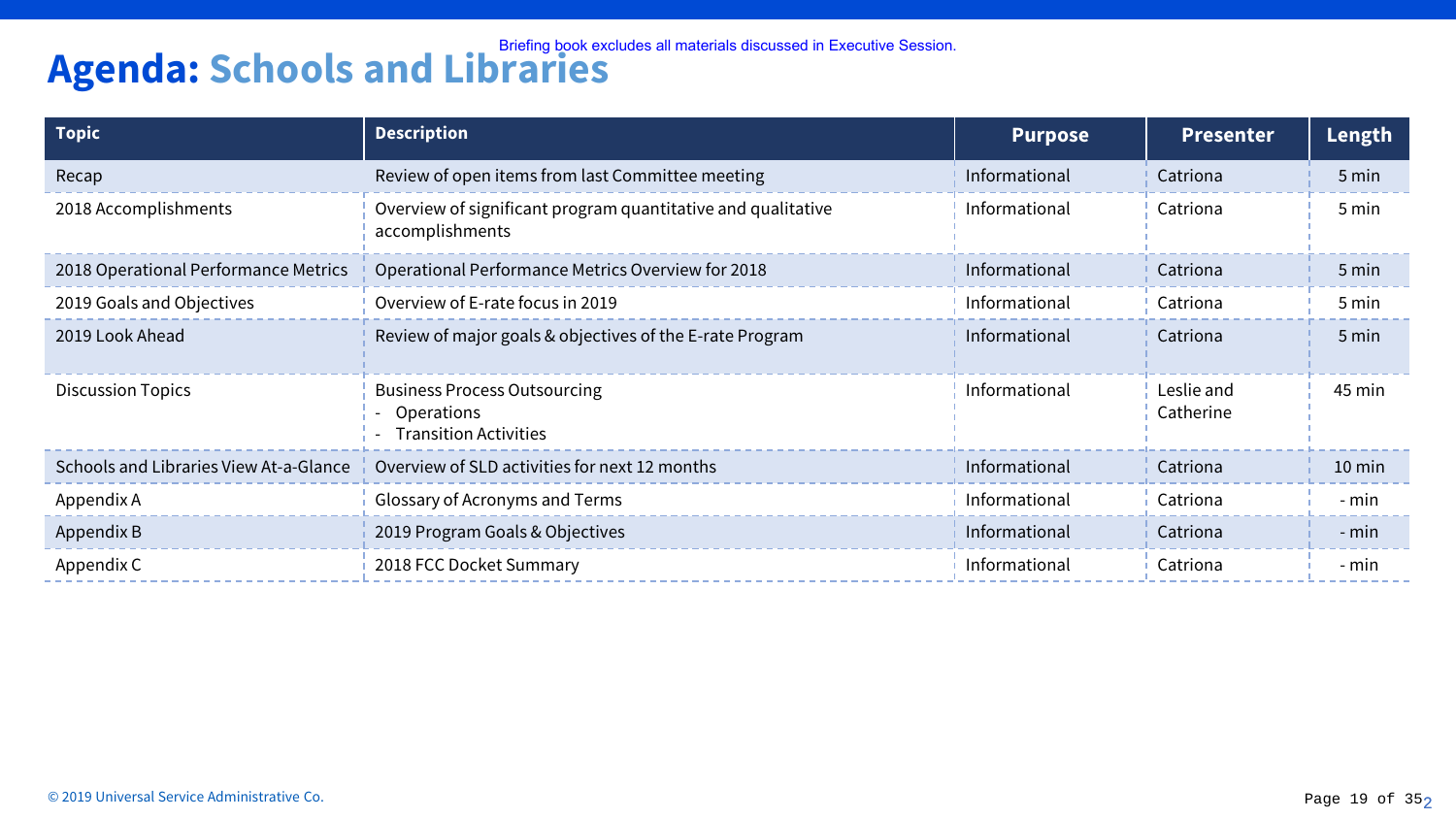# **October Board Recap**

Action items and updates from previous Schools and Libraries Committee meetings

| <b>Activity</b>                                                                                                        | <b>Status</b>                                                                                                                                                                                                                                                                                                                                                     | Due Date | Owner      |
|------------------------------------------------------------------------------------------------------------------------|-------------------------------------------------------------------------------------------------------------------------------------------------------------------------------------------------------------------------------------------------------------------------------------------------------------------------------------------------------------------|----------|------------|
| <b>Expiration of State Match for</b><br>fiber builds: Which states have<br>state match programs that<br>expire soon?   | The following states have state match programs that expire in 2019:<br>Arizona, Maryland, Nevada, and Texas. Complete information about<br>approved state match program can be found on the USAC website.                                                                                                                                                         | 1/28     | <b>SLD</b> |
| <b>Pricing Confidentiality: How</b><br>many applications does USAC<br>receive that request pricing<br>confidentiality? | Over the past three funding years, the number of applications requesting<br>pricing confidentiality has declined steadily. In FY 2016, we received 191<br>such applications, in FY 2017 there were 116 such applications, and in FY<br>2018 there were 46 such applications. This represents less than 0.5% of all<br>applications received in that funding year. | 1/28     | <b>SLD</b> |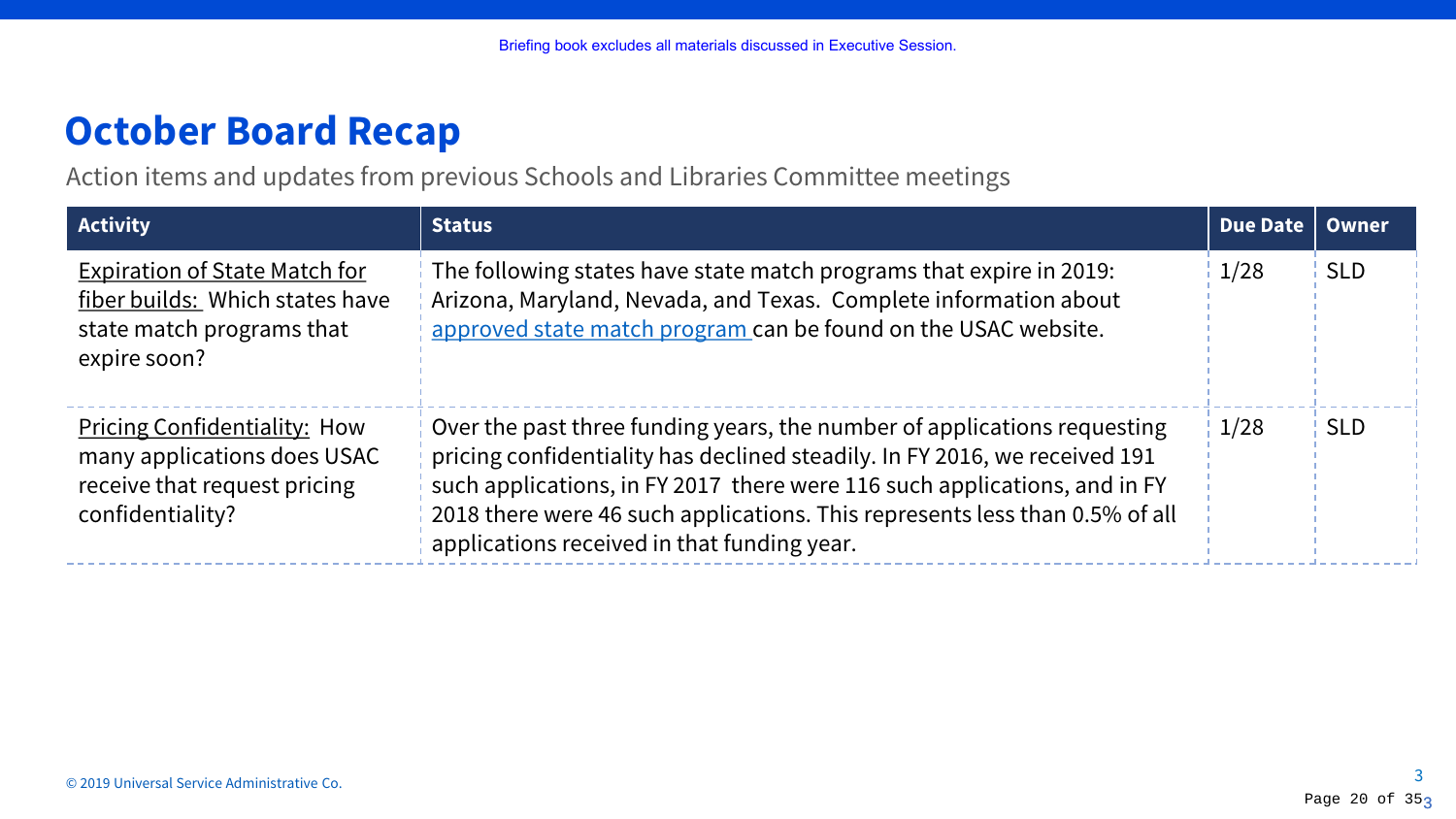### **People**

- Reorganized staff to align with the work ahead.
- Hired 15 new staff members to deepen bench strength in all groups and to reduce reliance on outside vendors.
- Promoted three staff members in recognition of their achievements and skills.
- Stood up a new incubator team to review applications to strengthen in-house processing expertise.
- Improved staff knowledge of the review process through the PIA Application Challenge.
- Launched Individual Development Plans for staff, and provided Division-wide training on change management and civil treatment.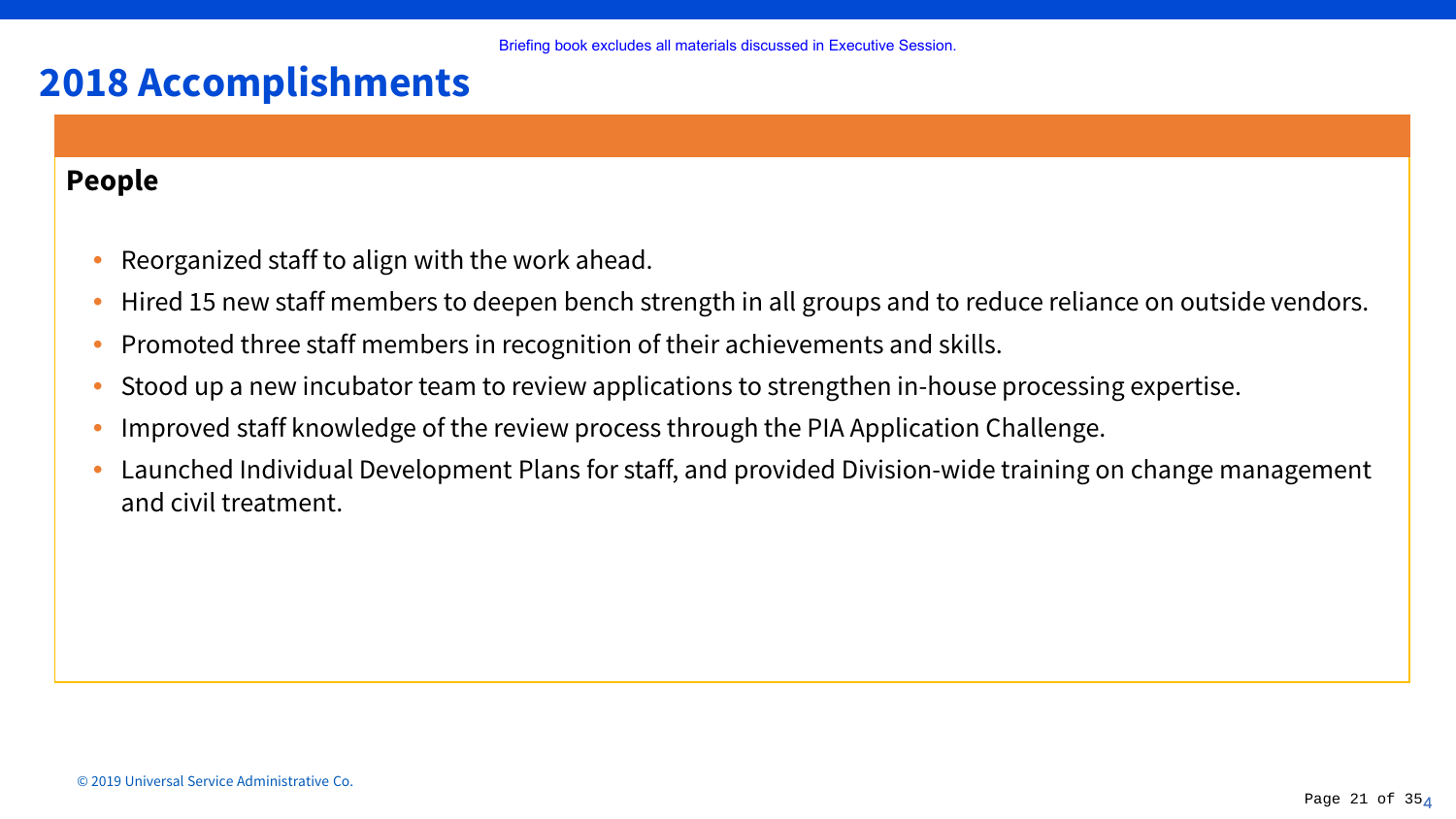### **Process**

- Redeveloped PIA Procedures in an online tool, simplifying the language and streamling the guidance without losing content.
- Began to implement a risk management process by hiring a Project Management Office vendor.
- Took ownership for processing applications and requests in-house, including 900 fiber reviews completed in conjunction with Maximus and Solix.
- Delivered first set of post-commitment reviews conducted entirely by USAC through the Incubator team.
- Successfully transitioned call center operations to Sutherland on June 1, 2018.
- Deployed knowledge base tool for Customer Service Representatives to ensure consistent, high quality responses for stakeholder inquiries.
- Began work to migrate static reports to dashboards for increased visibility and access to real-time metrics in support of data-based decision making.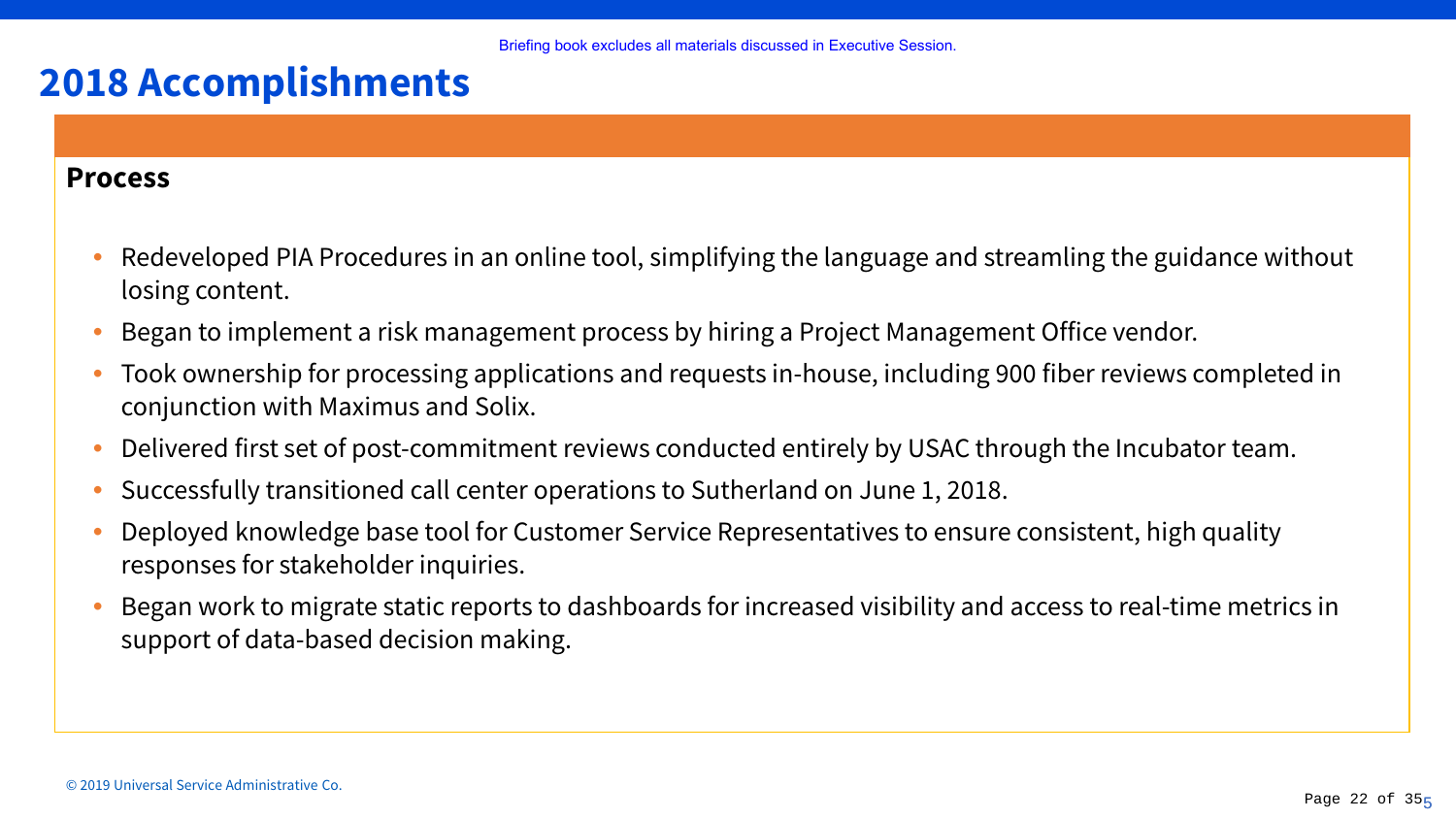### **Technology**

- Deployed three major releases for EPC to stabilize the system and improve performance.
- Added missing functionality in EPC to address improper payments and support multiple Hurricane relief Orders.
- Developed strategy to address large and unwieldy backlog of system bugs by conducting end-to-end system testing of EPC and the SL legacy system, which resulted in fewer than 50 critical and high-priority system defects.
- Resolved high-priority system issues according to remediation plan by Dec. 31, 2018 with remaining to be resolved by 1Q2019.
- Launched user-friendly Invoice Deadline Extension request tool in EPC.
- Launched updated FY 2019 FCC Form 470 on July 1, 2018.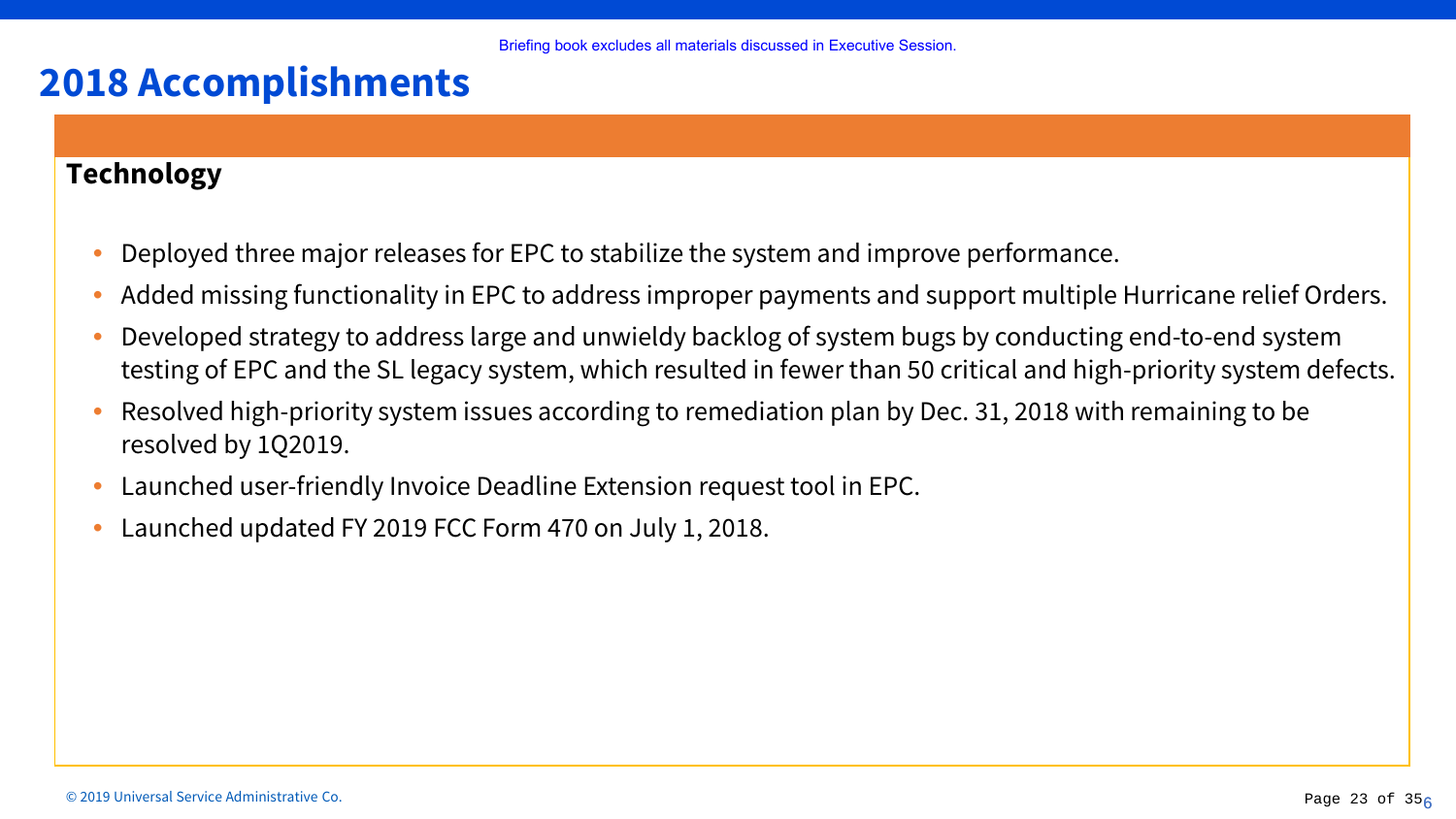### **Outcomes**

- Issued first FY 2018 commitments within 30 days of window close for \$503 million (18% of the funds requested), representing over 15,000 (or 43%) applications. This is the largest initial wave since 2014. By June, USAC committed over \$1B, and over 95% of applications were committed by September.
- Delivered enhanced stakeholder training in six cities. Training included multiple tracks and half-day beginner sessions. This was the cheapest training ever, and 98.4% of evaluation respondents stated that they found the content helpful – a significant change from last year.
- Deployed modernized, online applicant training on Dec. 21, 2018, covering materials from in-person training. So far, 98.7% of evaluation respondents indicated that they found content helpful.
- Issued payments for FY 2018 starting July 1. As of Dec. 31, disbursed \$378 million for FY 2018, which is the most dollars disbursed in the first six months of the year since 2008.
- Selected Maximus Federal as the new BPO provider with significant cost savings.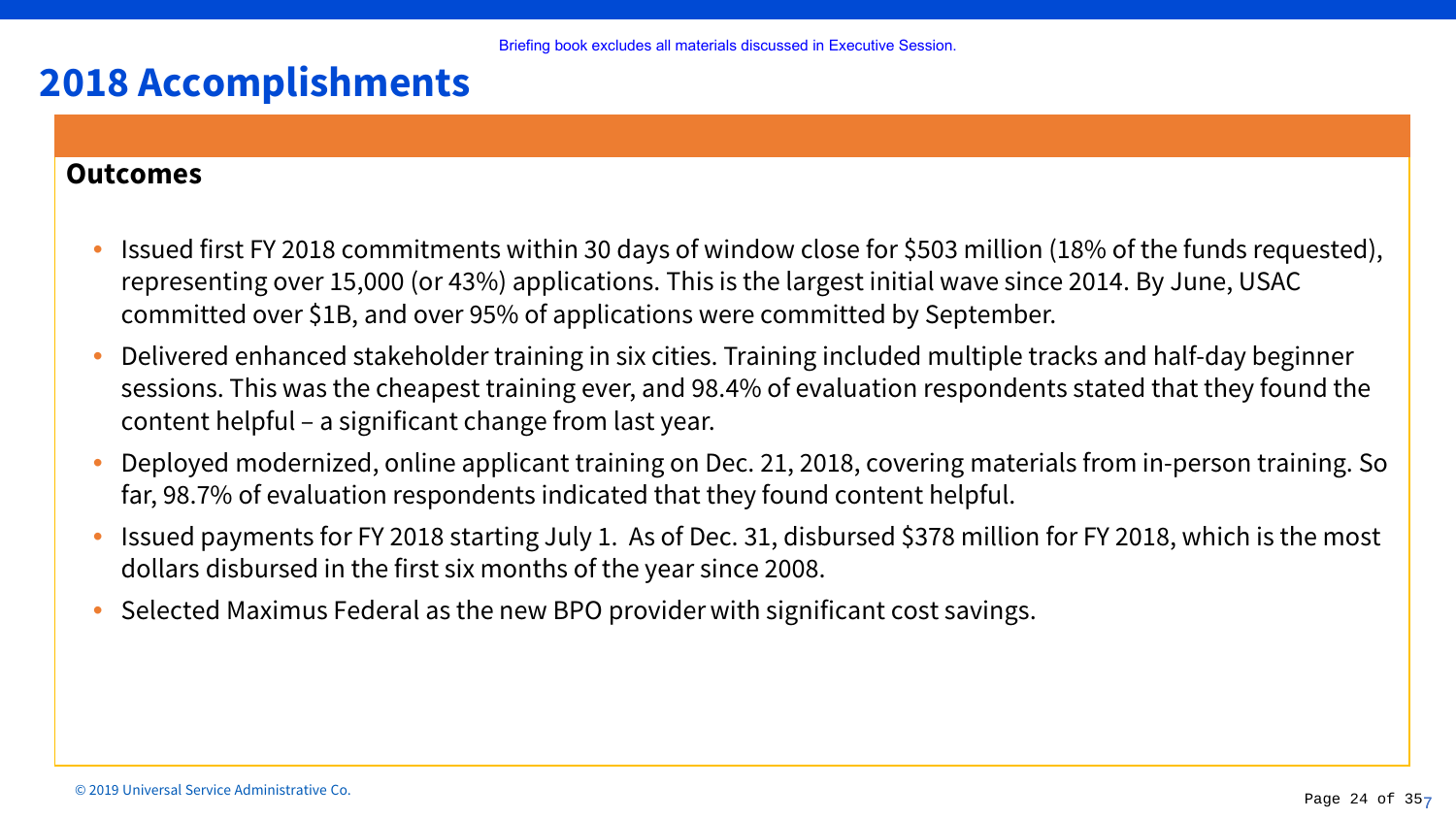## **2018 Operational Performance Synopsis**

|           | <b>Metric</b>                             | <b>Target</b>  | Q <sub>1</sub> | Q2      | Q3      | Q <sub>4</sub> | <b>Variance</b> | <b>Description/mitigation</b>                                                                |
|-----------|-------------------------------------------|----------------|----------------|---------|---------|----------------|-----------------|----------------------------------------------------------------------------------------------|
| <b>1A</b> | FY 2017 Funding Commitments (\$M)         | \$3,239        | \$2,989        | \$3,057 | \$3,079 | \$3,090        | \$11            | Cumulative \$ requested                                                                      |
| 1B        | FY 2017 Funding Commitments vol.          | 40,616         | 40,142         | 40,181  | 40,205  | 40,389         | 184             | <b>Cumulative</b>                                                                            |
| 1C        | FY 2017 Funding Disbursements (\$M)       | \$2,243        | \$619          | \$1,012 | \$1,394 | \$1,637        | \$243           | Cumulative                                                                                   |
| 2A        | FY 2018 Funding Commitments (\$M)         | \$2,854        | <b>N/A</b>     | \$1,446 | \$2,091 | \$2,369        | \$278           | Cumulative \$ requested                                                                      |
| 2B        | FY 2018 Funding Commitments vol.          | 35,773         | $\bf{0}$       | 30,598  | 34,176  | 35,090         | 914             | <b>Cumulative</b>                                                                            |
| 2C        | FY 2018 Funding Disbursements (\$M)       | \$700          | N/A            | S<br>œ. | \$135   | \$381          | \$246           | <b>Cumulative</b>                                                                            |
| l3        | <b>Call Center Abandon Rate</b>           | 3.0%           | 3.8%           | 3.1%    | 1.2%    | 2.4%           | 1.2%            | Average for quarter                                                                          |
| 14        | <b>Appeals Processing (Avg Days Open)</b> | 9 <sub>0</sub> | 113            | 82      | 66      | 86             | 20              | Average days open<br>trended downward<br>during first 3 quarters<br>but rose slightly in Q4. |

### **Key Takeaways:**

- Appeals continue to be processed within SLA.
- Uptick in customer service abandon rate due to higher call volume.

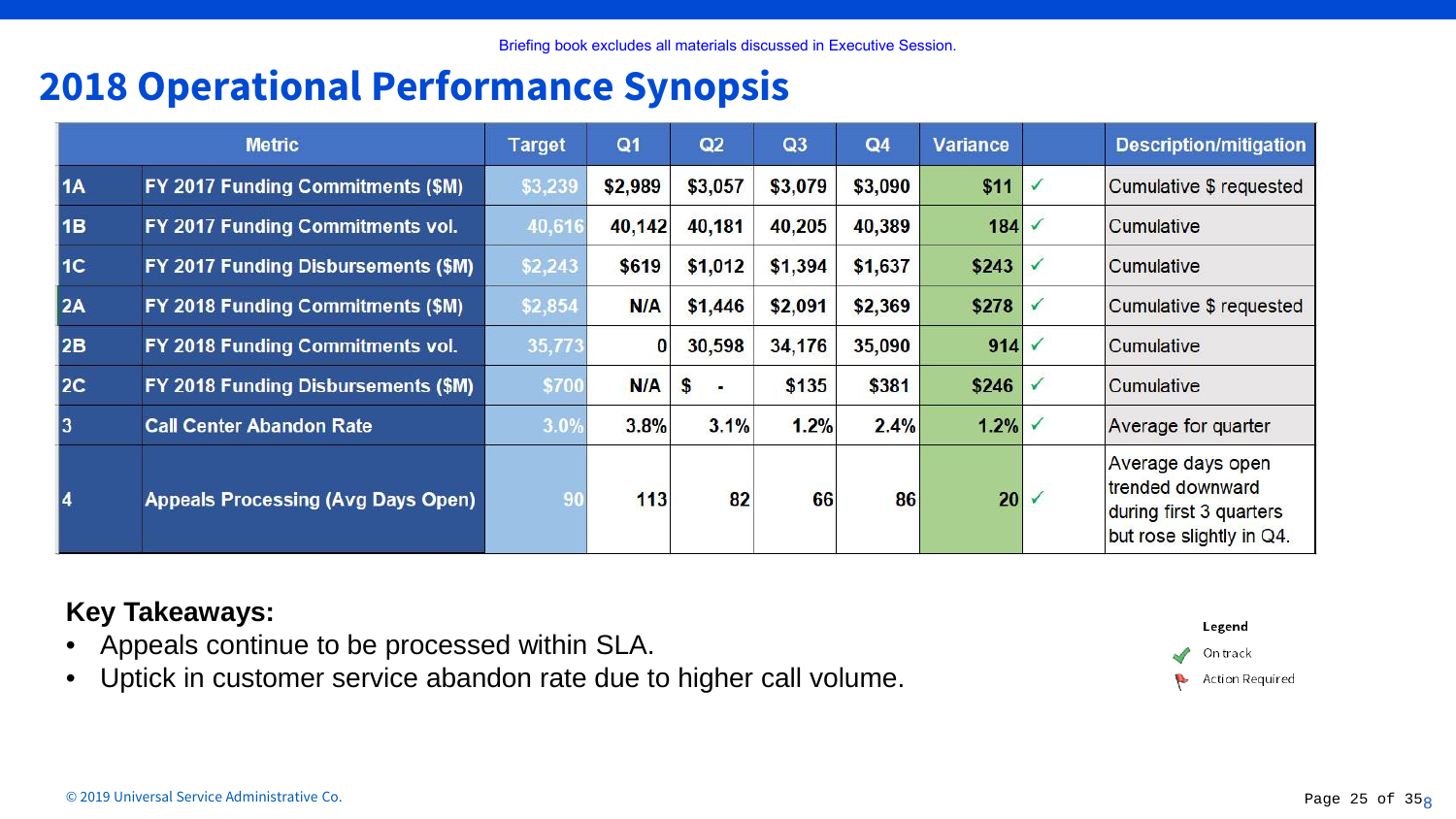## **2019 Goals & Objectives**

The primary programmatic goals and objectives of the Schools and Libraries Division are to successfully transition the Business Process Outsourcing (BPO) activities to our new vendor and to strengthen our internal program knowledge for continuity of operations.

SLD will continue to focus on the 2018 goals and objectives related to participant experience, program integrity, and employee engagement.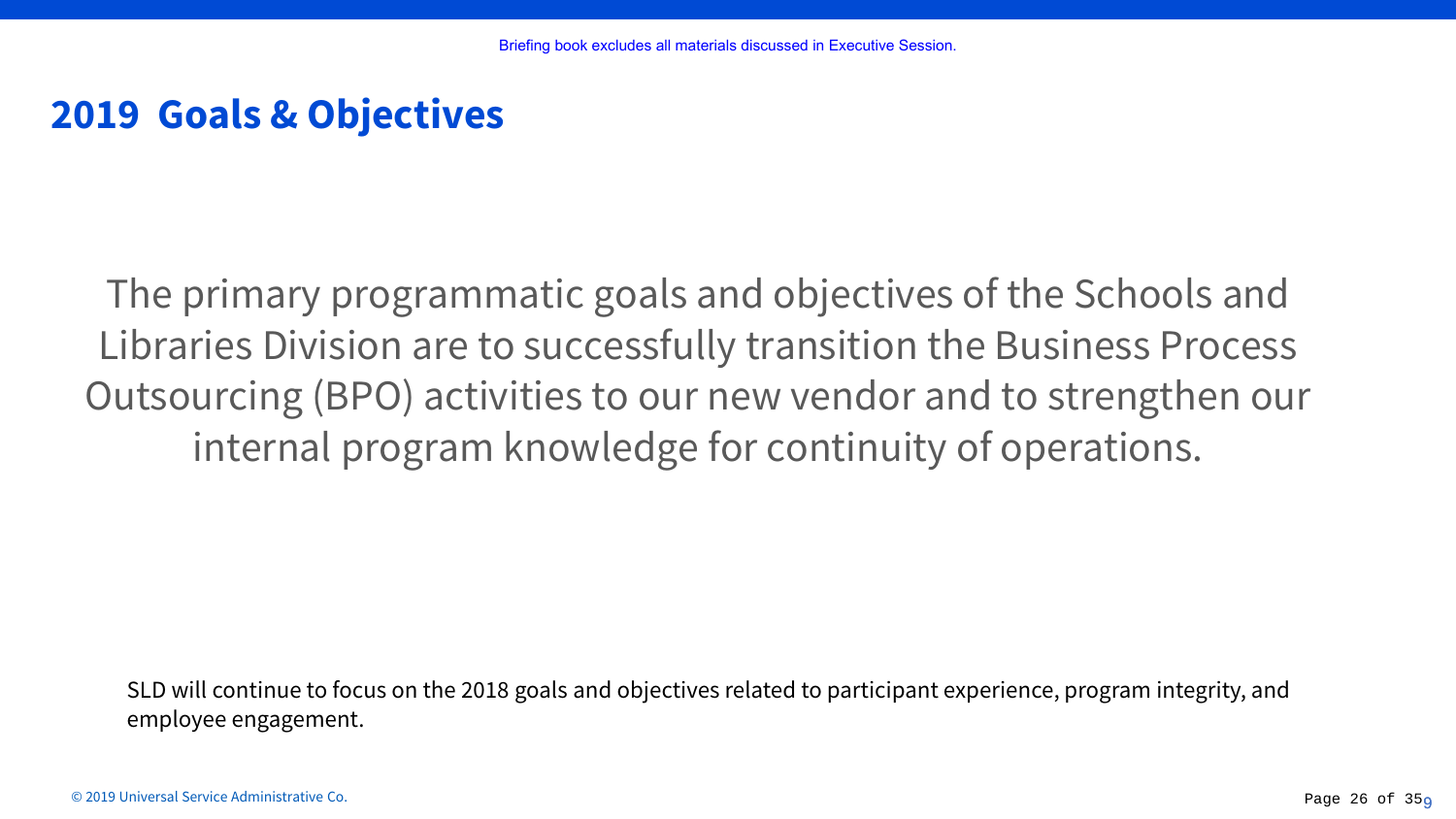### **2019 Look Ahead**

### **People**

- Deepen program and processing knowledge for all SLD staff.
- Complete hiring to deepen bench strength in key areas including Operations and reporting.
- Conduct additional review challenges in post-commitment functions.
- Execute Individual Development Plans to drive continuous improvement, build skills, and improve engagement

### **Process**

- Execute successful application window and meet processing SLAs for all review functions.
- Expand new steamlined procedures format to post-commitment processes.
- Complete hiring to deepen bench strength in key areas including Operations and Reporting.
- Deliver process improvements to speed reviews while ensuring program integrity.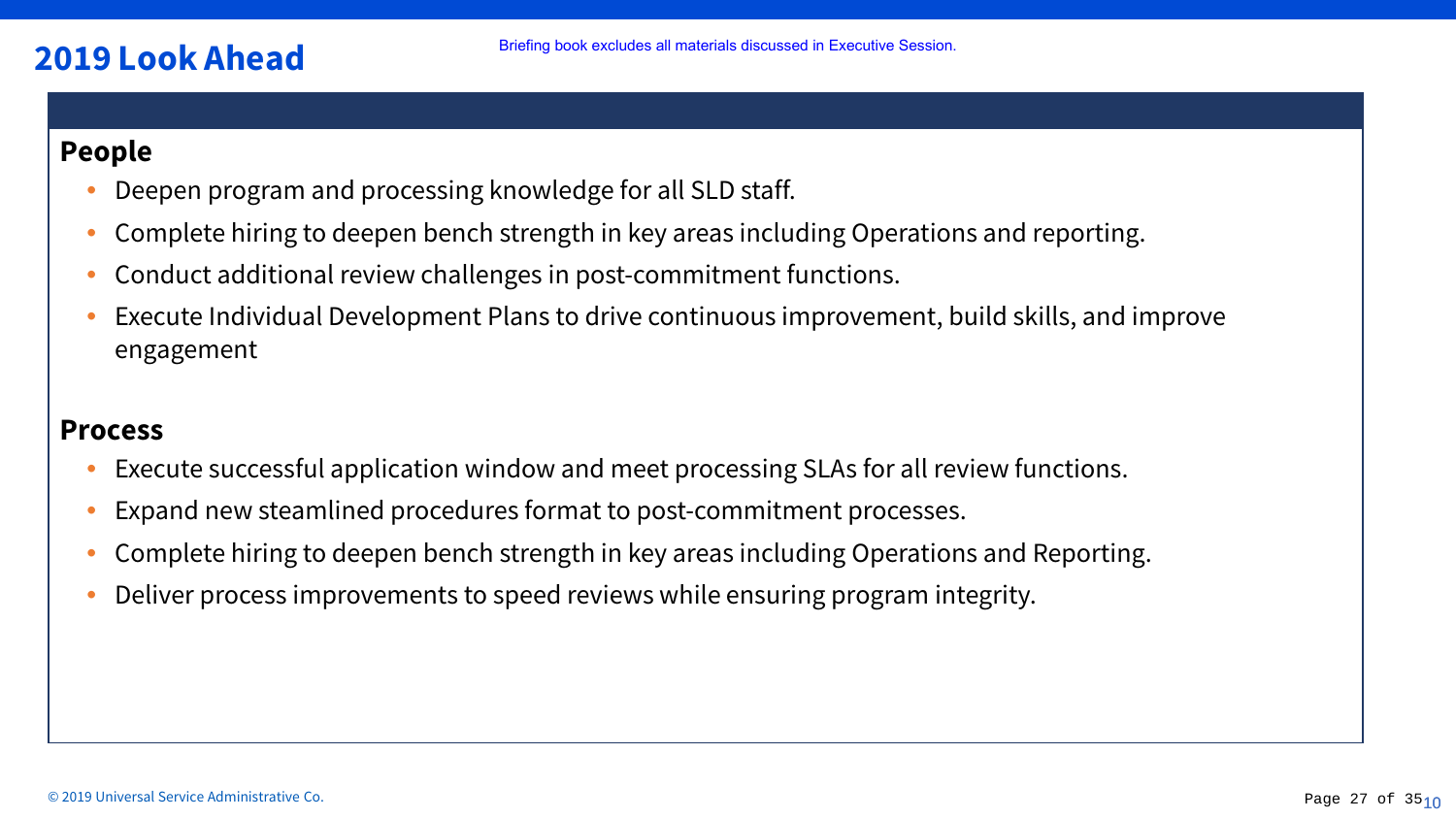### **2019 Look Ahead**

### **Technology**

- Deploy additional functionality to improve experience for internal and external reviewers.
- Support IT assessments in advance of enterprise-wide IT initiatives.
- Deliver updated forms based on PRA approval process and to support any new potential FCC rule changes, such as Category Two budgets.
- Implement dashboards to deliver executive and detailed reporting available on demand.

### **Outcomes**

- Successfully transition all BPO functions to new vendor and implement all CSLAs and KPIs.
- Deliver cost-effective, high quality in-person training to applicants, service providers and tribal participants.
- Deliver modernized, online training for service providers, and add new needed modules for applicants and service providers.
- Implement Knowledge Management activities to improve documentation of SL processes and procedures.
- Leverage Incubator Team activities to acquire operational knowledge and make procedural improvements.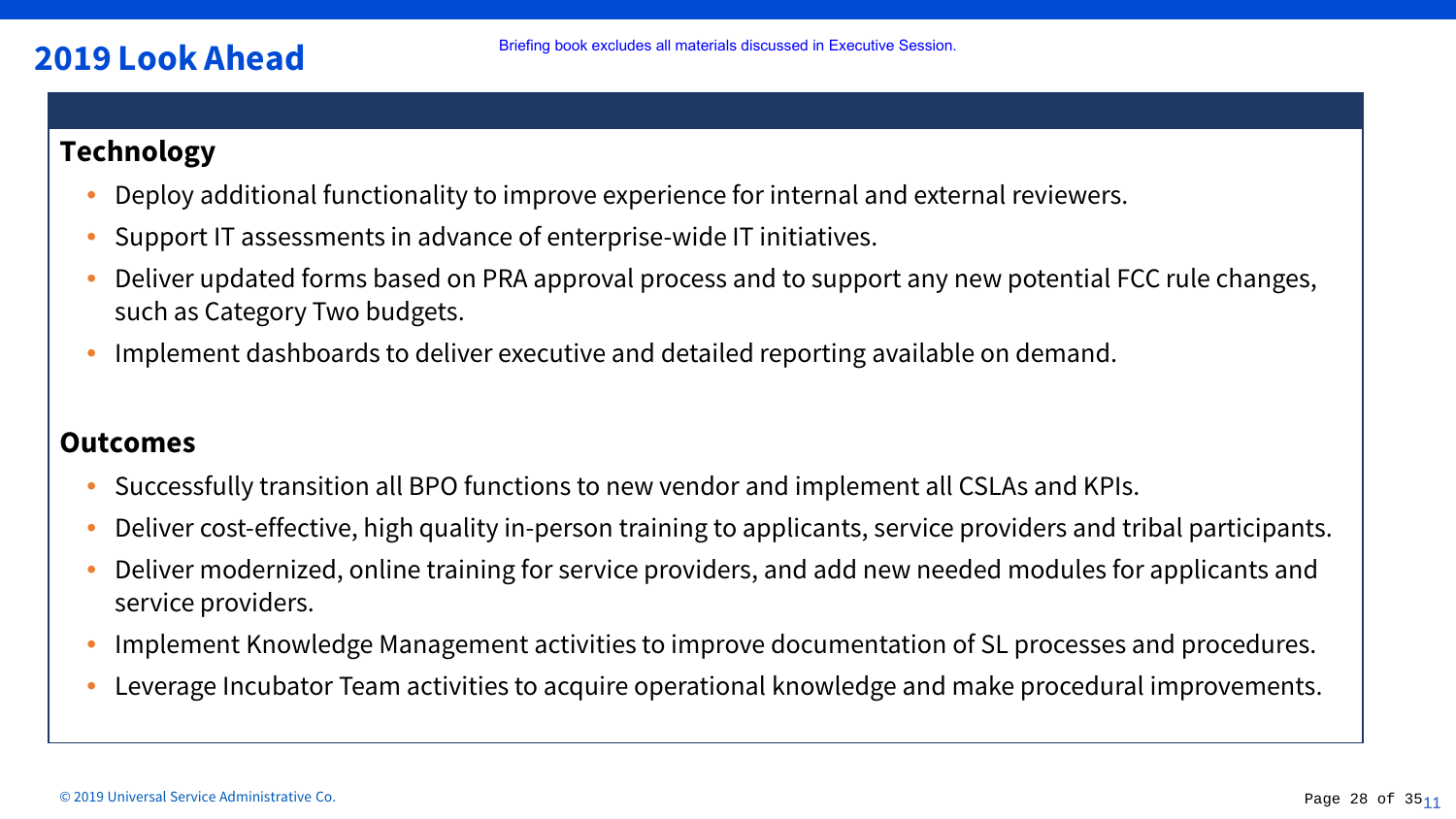### Discussion Topic: BPO Transition Activities discussed in Executive Session.

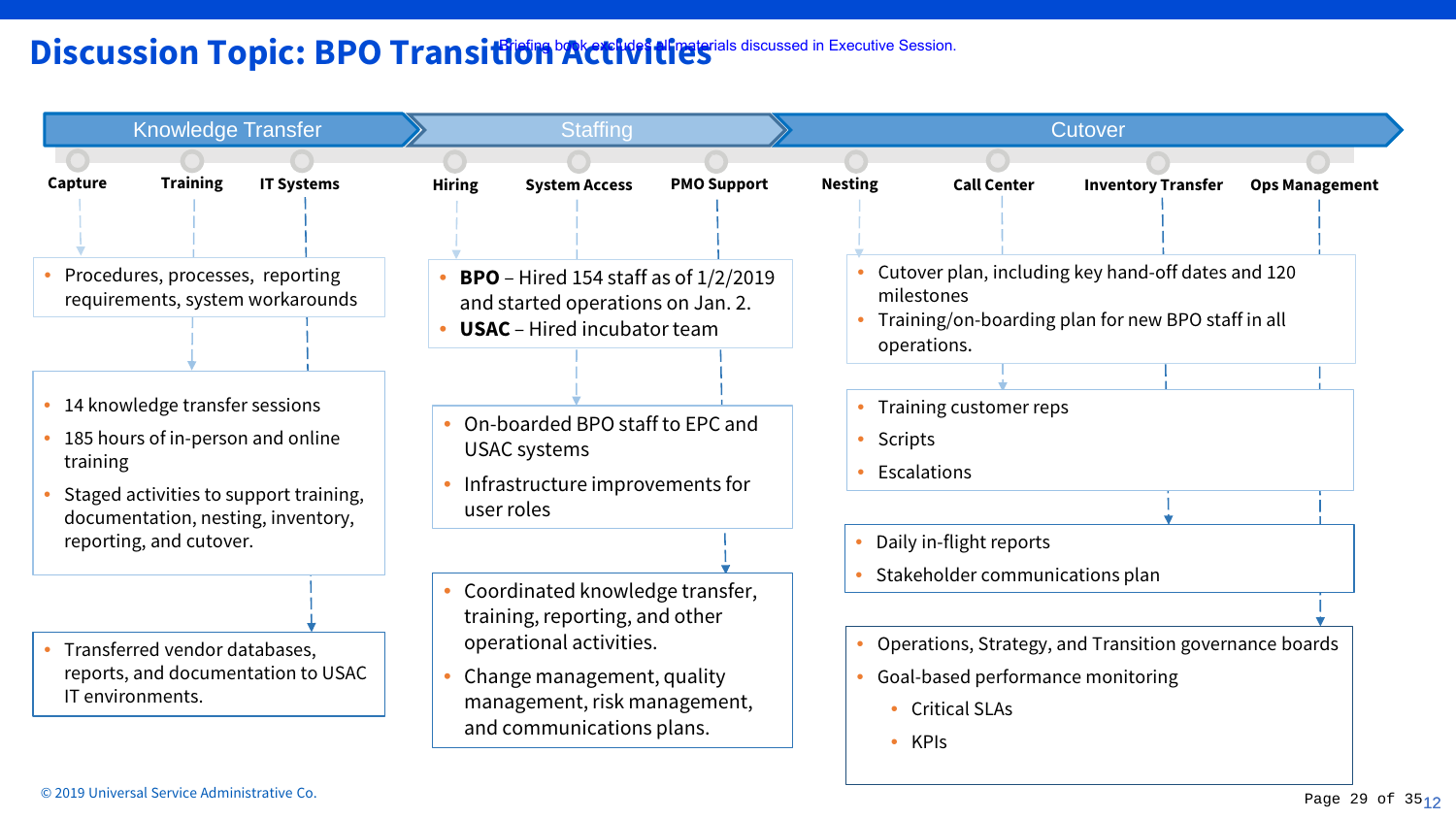### **E-rate Program at a Glance**

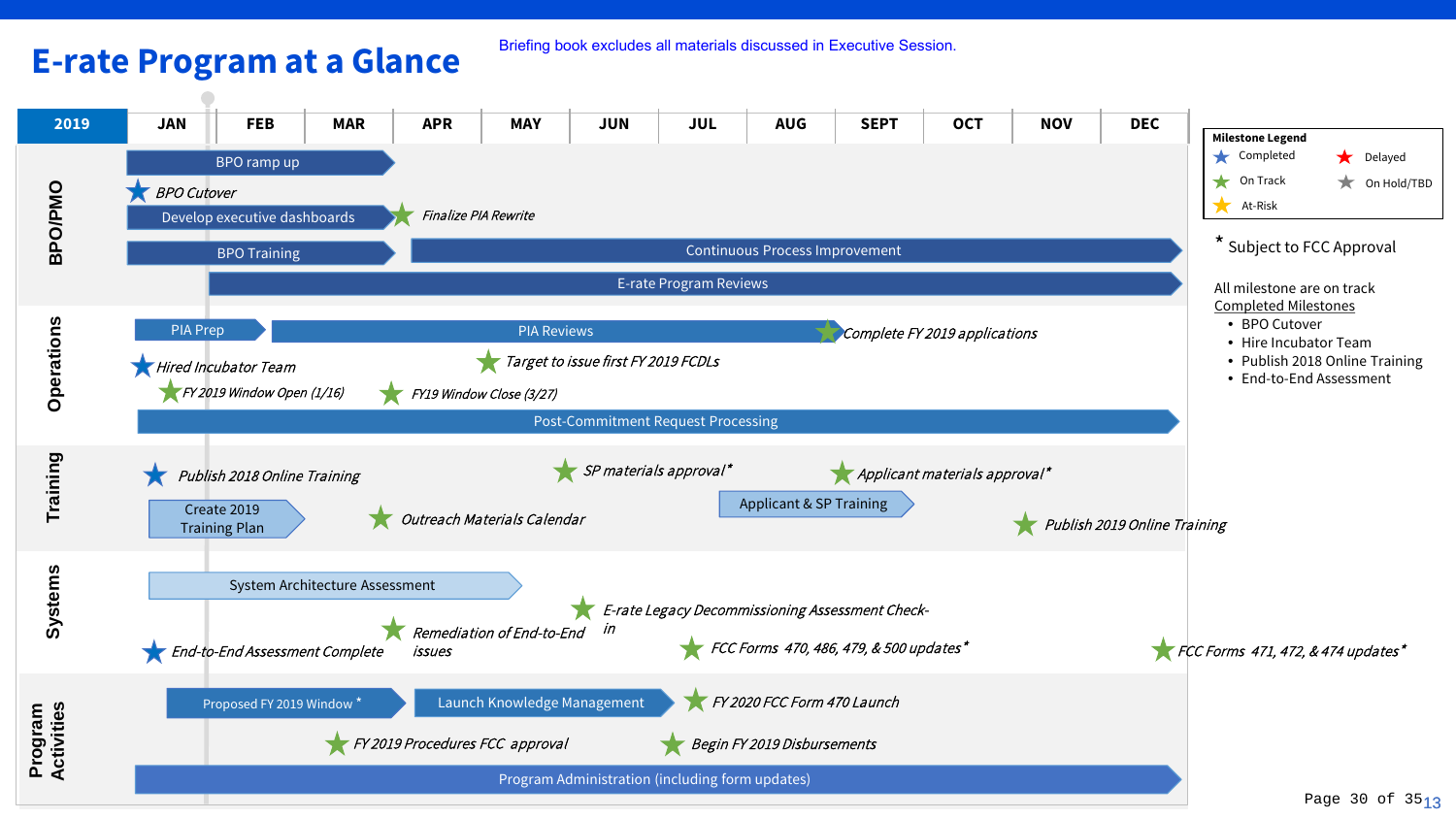# **Appendix**

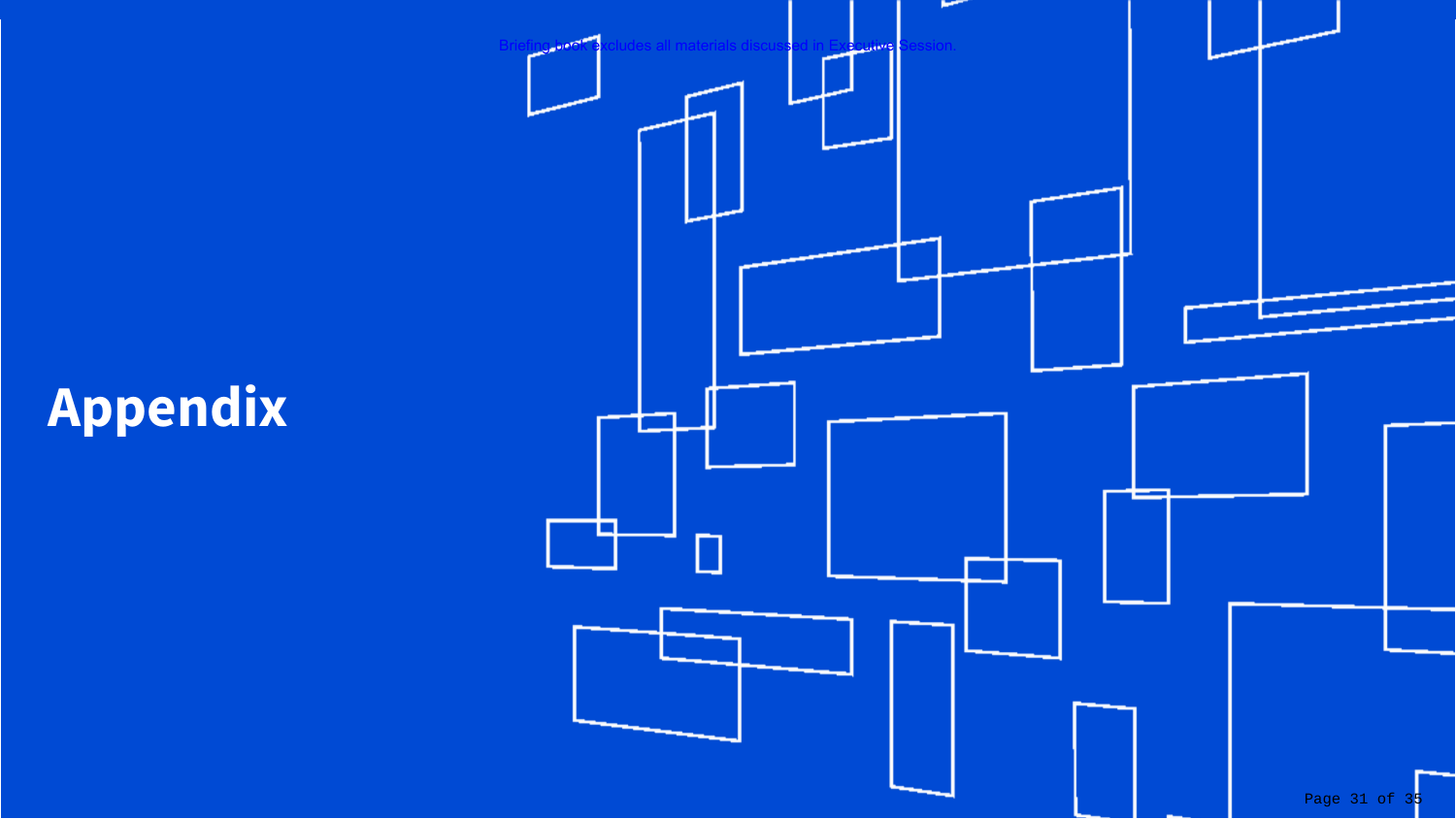# **Appendix A: Glossary of Acronyms** Briefing book excludes all materials discussed in Executive Session.

| <b>Acronym</b>   | <b>Term</b>                                                  | <b>Definition</b>                                                                                                                                                                                                                                                                                                                           |  |
|------------------|--------------------------------------------------------------|---------------------------------------------------------------------------------------------------------------------------------------------------------------------------------------------------------------------------------------------------------------------------------------------------------------------------------------------|--|
| <b>BEAR</b>      | FCC FORM 472                                                 | The Billed Entity Applicant Reimbursement Form is an FCC form that schools and libraries submit to USAC after paying for services in full, to request<br>reimbursement for the discount on those services.                                                                                                                                  |  |
| <b>BEN</b>       | <b>BILLED ENTITY NUMBER</b>                                  | A unique number assigned by USAC to each billed entity (school, library, or consortium) that pays for services.                                                                                                                                                                                                                             |  |
| <b>BMIC</b>      | <b>BASIC MAINTENANCE OF INTERNAL</b><br><b>CONNECTIONS</b>   | A Category Two service type on the Eligible Services List. Basic Maintenance of Internal Connections services cover the repair and upkeep<br>of eligible products.                                                                                                                                                                          |  |
| <b>BPO</b>       | <b>BUSINESS PROCESS OUTSOURCING</b>                          | Contracting of the operations and responsibilities of a specific business process to a third-party service provider.                                                                                                                                                                                                                        |  |
| <b>C2 Budget</b> | <b>CATEGORY TWO BUDGET</b>                                   | Starting with FY2015, applicants applying for Category Two services will be limited to a five year pre-discount budget for those services.                                                                                                                                                                                                  |  |
| <b>COMAD</b>     | <b>COMMITMENT ADJUSTMENT</b>                                 | The process by which a funding commitment is reduced because of program rule violations.                                                                                                                                                                                                                                                    |  |
| <b>CSB</b>       | <b>CLIENT SERVICE BUREAU</b>                                 | A helpline available to assist applicants and service providers. You can call CSB toll free at (888) 203-8100.                                                                                                                                                                                                                              |  |
| <b>EPC</b>       | <b>E-RATE PRODUCTIVITY CENTER</b>                            | EPC is the account and application management portal for the Schools and Libraries (E-rate) Program. Applicants, consultants, and service<br>providers participating in the E-rate Program use this tool to manage program processes and to submit questions.                                                                               |  |
| <b>FCDL</b>      | FUNDING COMMITMENT DECISION LETTER                           | A letter that contains USAC's funding decisions on an applicant's funding requests.                                                                                                                                                                                                                                                         |  |
| <b>FISMA</b>     | <b>FEDERAL INFORMATION SECURITY</b><br><b>MANAGEMENT ACT</b> | The Federal Information Security Management Act (FISMA) is United States legislation that defines a comprehensive framework to protect<br>government information, operations and assets against natural or man-made threats. FISMA was signed into law part of the Electronic Government<br>Act of 2002.                                    |  |
| <b>FRN</b>       | <b>FUNDING REQUEST NUMBER</b>                                | A unique number that USAC assigns to each funding request in an FCC Form 471.                                                                                                                                                                                                                                                               |  |
| <b>FY</b>        | <b>FUNDING YEAR</b>                                          | Time during which program support is being provided. The FY begins July 1 and ends June 30 of the following calendar year.                                                                                                                                                                                                                  |  |
| IC               | <b>INTERNAL CONNECTIONS</b>                                  | A Category Two service type on the Eligible Services List. Internal Connections services are eligible products, such as routers, switches, hubs, and<br>wiring. Eligible products are located at the applicant site and must be considered a necessity to transport information to classrooms or publicly<br>accessible areas of a library. |  |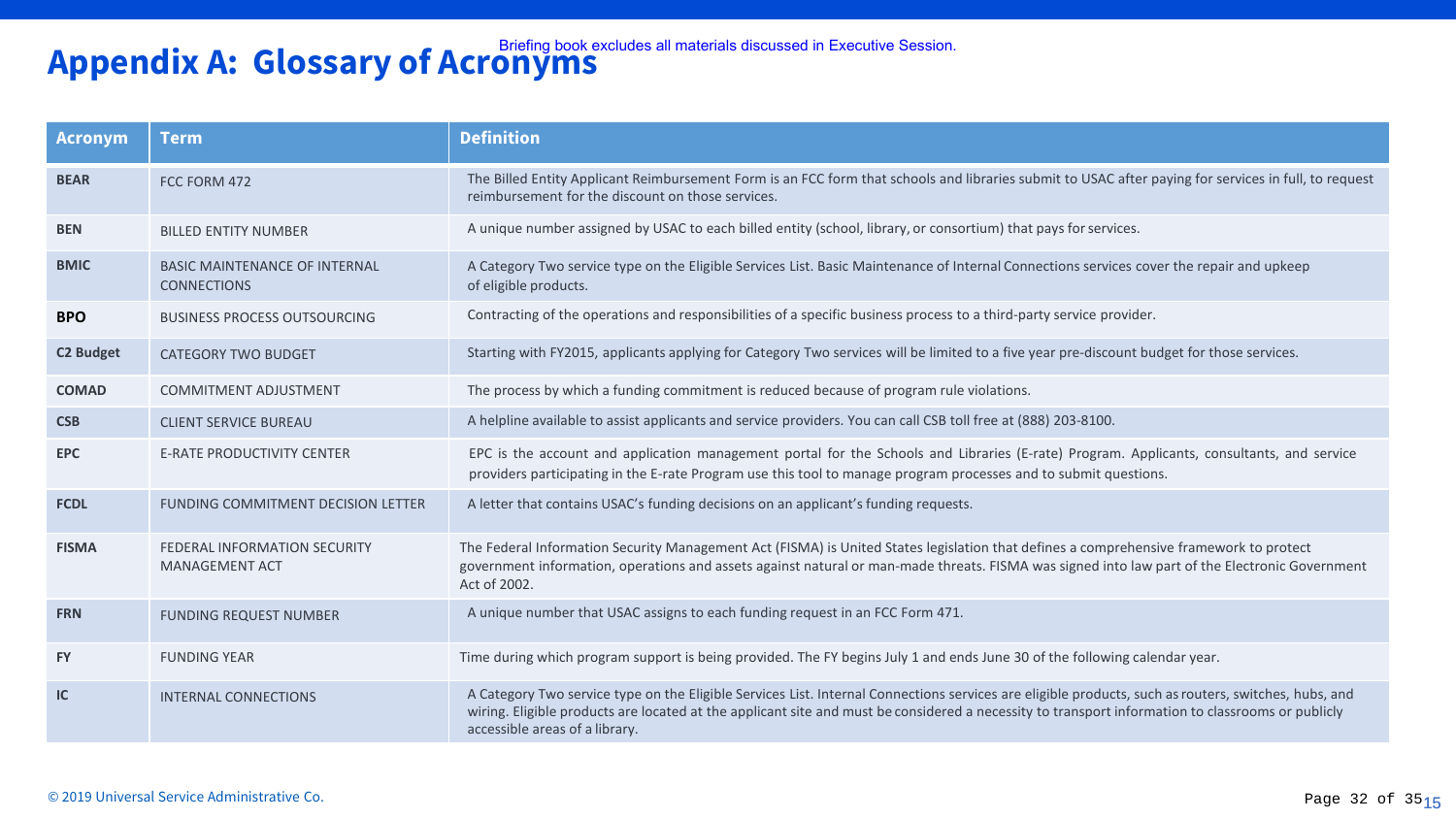# **Appendix A: Glossary of Acronyms** Briefing book excludes all materials discussed in Executive Session.

| <b>Acronym</b> | <b>Term</b>                                                 | <b>Definition</b>                                                                                                                                                                                                                                                                                                                                           |
|----------------|-------------------------------------------------------------|-------------------------------------------------------------------------------------------------------------------------------------------------------------------------------------------------------------------------------------------------------------------------------------------------------------------------------------------------------------|
| <b>KPI</b>     | <b>KEY PERFORMANCE INDICATOR</b>                            | A Key Performance Indicator (KPI) is a measurable value that demonstrates how effectively a company is achieving key business objectives.<br>Organizations use KPIs to evaluate their success at reaching targets.                                                                                                                                          |
| <b>MIBS</b>    | MANAGED INTERNAL BROADBAND SERVICES                         | A category of service on the Eligible Services List. Services provided by a third party for the operation, management, and monitoring of<br>internal connections components. E-rate support is limited to eligible expenses or portions of expenses that directly support and are<br>necessary for the broadband connectivity within schools and libraries. |
| <b>NIF</b>     | NON-INSTRUCTIONAL FACILITY                                  | A school building without classrooms or a library building without public areas. Examples of school NIFs include administrative buildings,<br>bus barns, and cafeteria facilities. Examples of library NIFs include administrative buildings, bookmobile garages, and interlibrary loan<br>facilities.                                                      |
| <b>NSLP</b>    | NATIONAL SCHOOL LUNCH PROGRAM                               | This federal program provides school lunches to eligible students at a free or reduced rate.                                                                                                                                                                                                                                                                |
| <b>PIA</b>     | PROGRAM INTEGRITY ASSURANCE                                 | The compliance review process of FCC Forms 471 that must be completed before funding commitments are made by USAC.                                                                                                                                                                                                                                          |
| <b>PRA</b>     | PAPERWORK REDUCTION ACT                                     | Federal law designed to reduce the total amount of paperwork burden the federal government imposes on private businesses and<br>citizens. The Act imposes procedural requirements on agencies that wish to collect information from the public.                                                                                                             |
| <b>RFCDL</b>   | <b>REVISED FUNDING COMMITMENT DECISION</b><br><b>LETTER</b> | A letter issued by USAC to applicants and service providers when post-commitment changes occur to a funding commitment.                                                                                                                                                                                                                                     |
| <b>RIDF</b>    | RECOVERY OF IMPROPERLY DISBURSED FUNDS                      | An RIDF is required when there has been a COMAD but funds have already been disbursed in excess of the revised commitment amount.                                                                                                                                                                                                                           |
| <b>SLA</b>     | <b>SERVICE LEVEL AGREEMENT</b>                              | Contract between a service provider and the end user (customer) that defines the level of service expected from the service provider.                                                                                                                                                                                                                       |
| <b>SPIN</b>    | SERVICE PROVIDER IDENTIFICATION NUMBER                      | A unique number that USAC assigns to each service provider once that service provider has submitted the FCC Form 498 to USAC.                                                                                                                                                                                                                               |
| <b>SPI</b>     | FCC FORM 474                                                | The Service Provider Invoice Form is an FCC form that service providers submit to request reimbursement for discounted eligible services<br>already provided to the schools or libraries on their customer bills.                                                                                                                                           |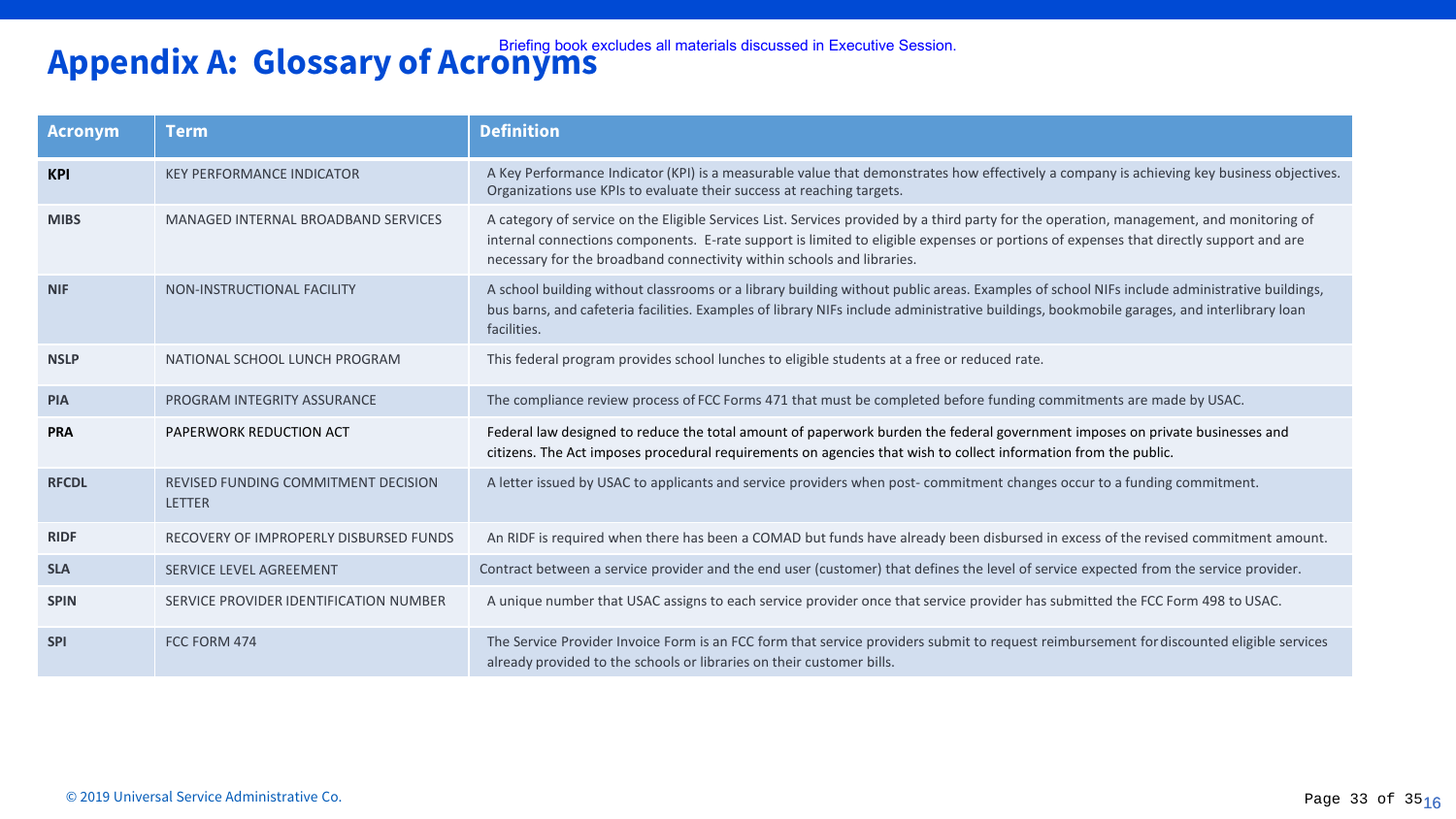### Appendix B: 2019 Schools and Libraries Goals & Objectives

| Goals                                                                       | <b>Objectives / Program Outcomes</b>                                                                                                                                                                                                                                      | How Schools and Libraries will meet the goal                                                                                                                                                                                                                                                                                                          |
|-----------------------------------------------------------------------------|---------------------------------------------------------------------------------------------------------------------------------------------------------------------------------------------------------------------------------------------------------------------------|-------------------------------------------------------------------------------------------------------------------------------------------------------------------------------------------------------------------------------------------------------------------------------------------------------------------------------------------------------|
| <b>Execute Program Goals</b>                                                | Execute program operations to ensure the fast,<br>simple, efficient, and accurate delivery of Schools &<br>Libraries (SL) funds to those who are eligible.                                                                                                                | Ongoing disbursements of funds based on approved funding requests with approved<br>invoices validated by supporting documentation and SL records. Meet FCC's goal of issuing<br>all workable applications by September 1. Meet or exceed CSLAs for appeals, invoicing,<br>post-commitment requests and COMADs.                                        |
| <b>Implement New FCC</b><br><b>Orders and Mandates</b>                      | Implement FCC Orders, Policy Clarifications/<br>Changes and Mandates in a timely manner.                                                                                                                                                                                  | Fully support FCC direction on program guidance such as amortization and Category Two<br>budgets. Fully implement the 2014 E-rate Orders and support approval process for program<br>forms.                                                                                                                                                           |
| <b>Improve Operational</b><br><b>Efficiency and</b><br><b>Effectiveness</b> | Increase SL Business Productivity through increased<br>efficiency and effectiveness of both SL and USAC<br><b>Operational Processes.</b>                                                                                                                                  | Complete transition to new BPO provider and improve effectiveness/efficiency at Customer<br>Service Bureau (CSB). Support Maximus continuous improvement initiatives. Ensure that<br>staff are fully trained and engaged in all operational processes. Continue to improve<br>processes and procedures.                                               |
| <b>Improve Program</b><br>Participant/FCC<br><b>Experience</b>              | Streamline and simplify the program participant<br>experience to enable successful participation.<br>Provide the FCC with timely awareness of program<br>administration issues, be responsive to FCC<br>information requests, and flag issues in need of FCC<br>guidance. | Meet or exceed metrics associated with customer service, turnaround times, and system<br>performance. Continue to cultivate positive relationships with stakeholder groups and<br>program participants. Collaborate with FCC across all SL activities to identify goals and<br>strategies, align on expectations, and track against desired outcomes. |
| <b>Enhance Program Integrity</b>                                            | Monitor, report, and implement enhanced controls<br>to assess program effectiveness and program<br>business value.                                                                                                                                                        | Review SL data to identify trends that require attention, and monitor new issues and<br>develop appropriate solutions. At or below OMB improper payment targets <2%.                                                                                                                                                                                  |
| <b>Employee Engagement</b>                                                  | Enhance individuals through career development<br>and fostering a positive work environment.                                                                                                                                                                              | Develop and implement action plans based on the employee pulse survey feedback. Build<br>on 2018 through monitoring of individual development plans and continuing monthly<br>division-wide meetings to exchange information and celebrate successes.                                                                                                 |